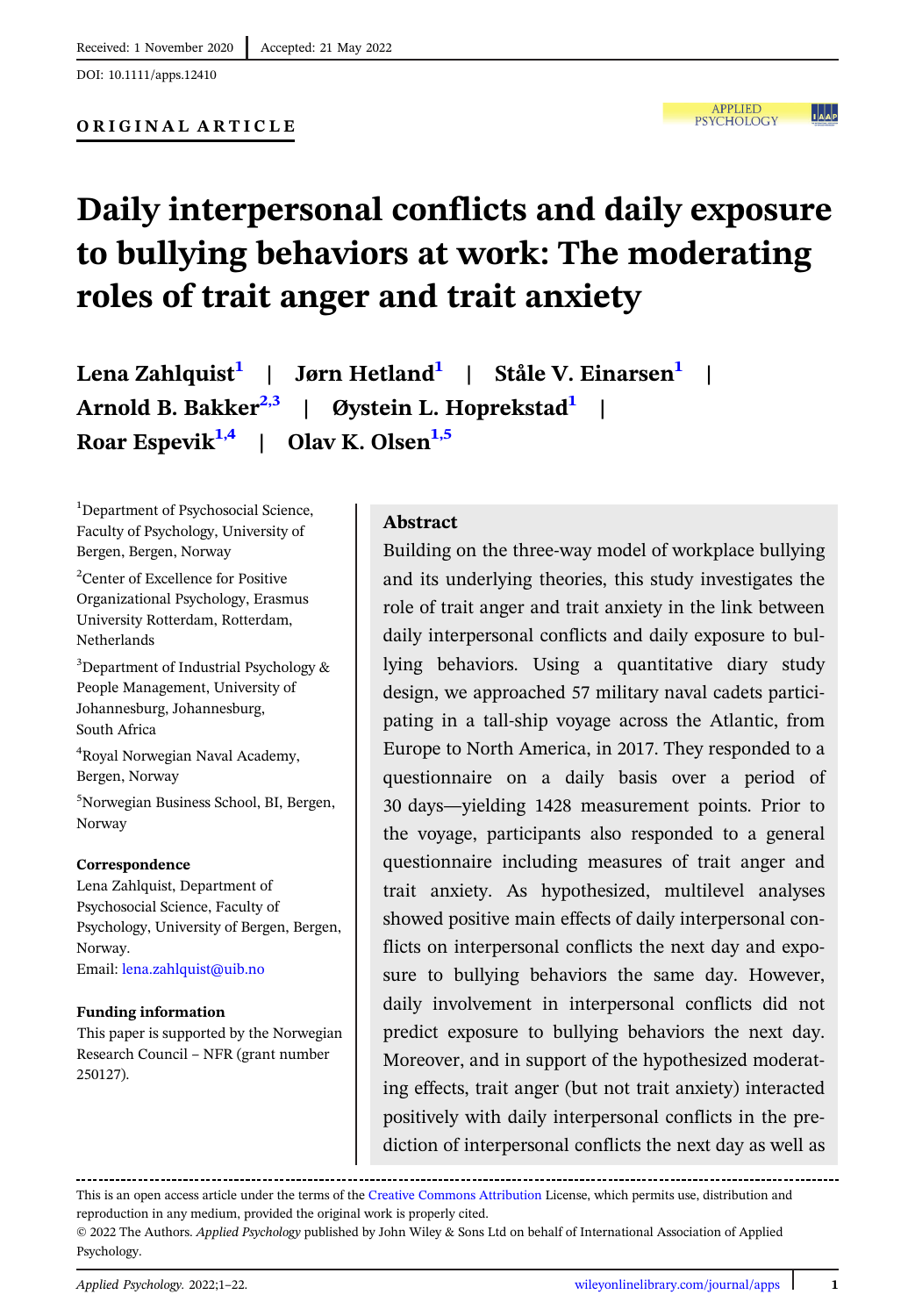exposure to bullying behaviors the same day. The study suggests that interpersonal conflicts persist and have an immediate effect on exposure to bullying behaviors and that this is particularly the case for individuals high (vs. low) on trait anger. We discuss how these findings contribute to the three-way model of workplace bullying, as well as possible practical implications.

KEYWORDS

interpersonal conflicts, trait anger, trait anxiety, workplace bullying

# INTRODUCTION

After nearly three decades of research on workplace bullying, it has become clear that there is no single factor explaining its occurrence. Rather, bullying seems to be caused by the interplay of antecedents on multiple levels and their intervening mechanisms (Nielsen & Einarsen, [2018](#page-20-0)). A comprehensive model for understanding the development of bullying is the three-way model of workplace bullying (Baillien et al., [2009](#page-18-0)), which is a process-oriented model describing the three main processes through which work-related factors may lead to workplace bullying. These processes originate from (a) dysfunctional team/organization characteristics; (b) frustrations, strains, and ineffective coping; or (c) interpersonal conflicts. These are three independent processes, with the latter being the focus of the present study. While the other two processes may involve a range of different antecedents and risk factor, the present study focus on the process where the focus is on one specific antecedent: Interpersonal conflict. Further, the model also integrates and highlights the potential intervening role that personal characteristics, like personality traits, may have in these three processes. The three-way model builds on several well-established theories in the bullying literature and is one of few theoretical approaches that explicitly integrates work environment factors with individual dispositions when explaining the development of workplace bullying.

Theoretically, it is well established that bullying by nature is a process, which develops and escalates over time (Einarsen, [2000](#page-18-0); Einarsen et al., [2020](#page-18-0)). However, in the study of developmental pathways of workplace bullying, studies typically focus on either environmental or individual antecedents (Zapf & Einarsen, [2020\)](#page-21-0). According to the three-way model and the work environment hypothesis (Leymann, [1996](#page-20-0)), claiming that bullying is a consequence of problems in the psychosocial work environment, workplace bullying may be triggered by what may otherwise seem as harmless interpersonal conflicts (Einarsen et al., [1994;](#page-19-0) Zapf & Gross, [2001](#page-21-0)). An interpersonal conflict can be defined as "a negative interpersonal encounter characterized by a contentious exchange, hostility or aggression" (Ilies et al., [2011,](#page-19-0) p. 46). Several recent studies have found support for such a relationship (e.g., Ågotnes et al., [2018](#page-18-0); Baillien et al., [2016;](#page-18-0) Leon-Perez et al., [2015\)](#page-20-0), and conflict escalation has been claimed to be a developmental pathway to workplace bullying (Baillien et al., [2009\)](#page-18-0). Yet, few studies have looked at how this escalation actually occurs and the factors affecting the process on a day-to-day basis (see Ågotnes et al., [2021](#page-18-0); Hoprekstad et al., [2019,](#page-19-0) as two of few exceptions). While previous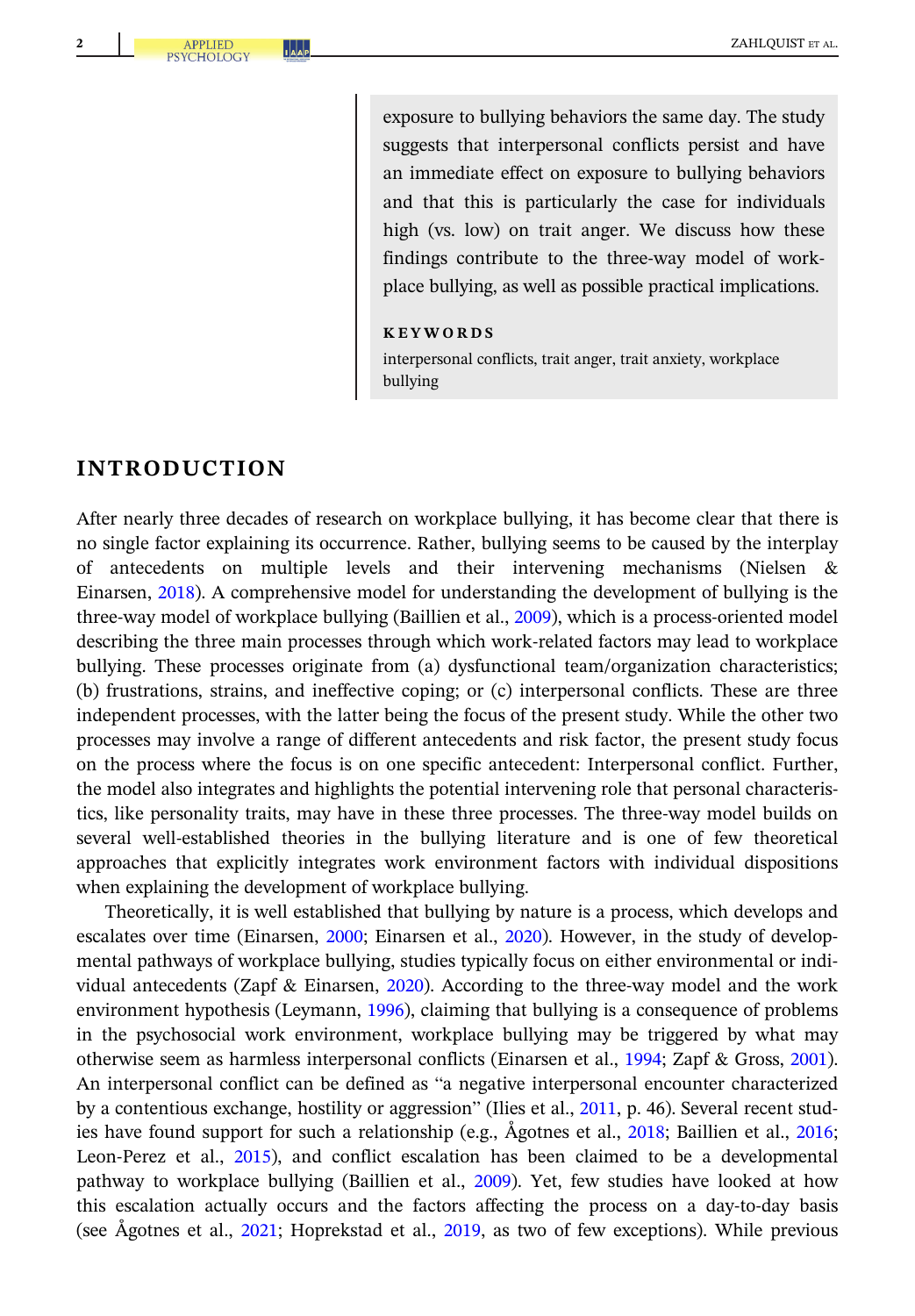diary studies have found that prior victimization from workplace bullying moderates the relationship between daily exposure to bullying behaviors and subsequent depressed mood (Hoprekstad et al., [2019\)](#page-19-0) and that laissez-faire leadership moderates the daily relationship between work pressure and bullying behaviors (Ågotnes et al., [2021\)](#page-18-0), the aim of the present study is to investigate the potential role of personality dispositions in the day-to-day relationship between interpersonal conflicts and exposure to bullying behaviors. Due to the limited use of data intense repeated-measures designs, intraindividual variability in the development of workplace bullying remains an important, but relatively unexplored theoretical issue (Neall & Tuckey, [2014\)](#page-20-0).

Hence, in order to fill this void, the first main contribution of the present study is to investigate the relationship between episodes of interpersonal conflicts and exposure to bullying behaviors on a day-to-day basis, by using data from a quantitative diary study among naval cadets on a sail ship voyage across 30 consecutive days. As interpersonal conflicts are assumed to potentially turn into bullying through a gradual escalation process (Baillien et al., [2009\)](#page-18-0), this design offers an unique opportunity to test the initial phase of this potential escalation as it plays out day by day, in a context where it is reasonable to assume that conflicts and acts of bullying may occur. With the timeframe of 30 days, the present study does not measure hardcore bullying cases, but rather a potential increase in exposure to bullying behaviors from 1 day to the next. Experiencing interpersonal conflicts will normally vary on a daily basis, have a tendency to escalate and potentially escalate and trigger negative and bullying-related acts, situations which then over time may escalate into more full-blown cases of workplace bullying (Baillien et al., [2017\)](#page-18-0). Although the three-way model describes the development toward both becoming a victim and a perpetrator of bullying, we chose to measure exposure to bullying behaviors in the present study. This is based on the studies timeframe, as bullying behaviors in the initial phase of a potential escalation are likely to be low frequent and potentially come from several sources.

In addition, the three-way model and trait activation theory (Tett & Burnett, [2003](#page-21-0); Tett & Guterman, [2000\)](#page-21-0) further propose that the way people react in conflict situations may influence the potential escalation or de-escalation (Baillien et al., [2009](#page-18-0); Zapf & Einarsen, [2020](#page-21-0)). Personality dispositions, in our case trait anger and trait anxiety, are theoretically likely to influence how individuals react when facing interpersonal conflicts at work, and consequently influence the possible link between interpersonal conflicts and exposure to daily bullying behaviors. Personal dispositions related to negative affect, including neuroticism and its two main components of anger and anxiety, have been found to be the strongest and most consistent individual correlates of exposure to bullying in a meta-analysis conducted by Nielsen et al. [\(2017\)](#page-20-0). Hence, based on the interpersonal conflict to bullying pathway, described in the three-way model and these theoretical and empirical notions, the second main contribution of the present study is to investigate the potential role of trait anger and trait anxiety, in the day-to-day momentary relationship between interpersonal conflicts and bullying behaviors. Whereas the personality of targets of workplace bullying has mainly been studied in order to explain why bullying may occur (Coyne et al., [2000](#page-18-0); Glasø et al., [2007](#page-19-0)), there is still a lack of research regarding the potential moderating role of personality in the development from interpersonal conflict to workplace bullying. These aims follow recent developments in the field, in which scholars shift toward a greater focus on within-person designs (Neall & Tuckey, [2014;](#page-20-0) Spector & Pindek, [2016](#page-21-0)), as well as a call for a greater integration of work-related and situational factors on one hand and dispositional factors on the other, in the study of antecedents of workplace bullying (Nielsen & Einarsen, [2018\)](#page-20-0).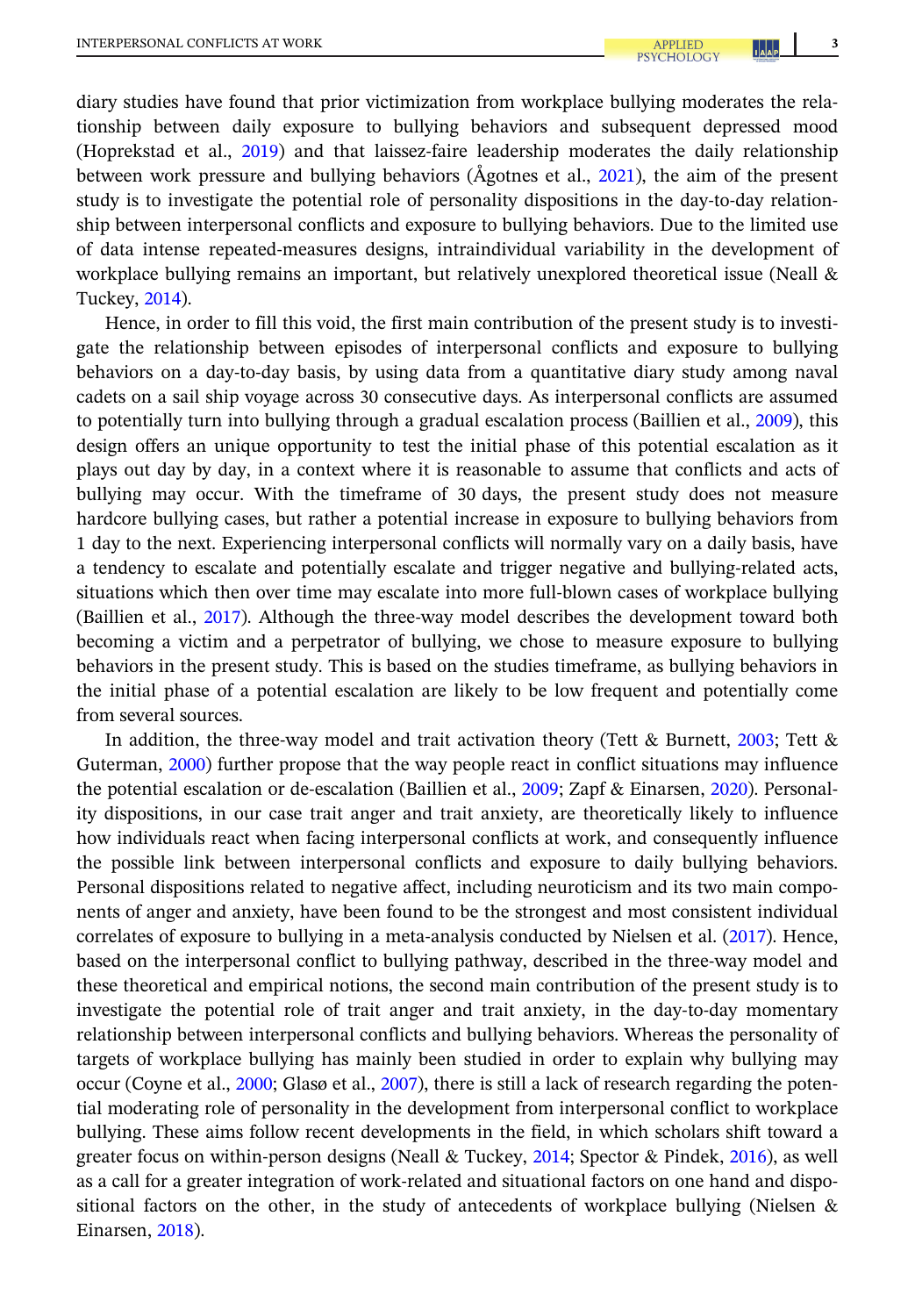# THEORETICAL BACKGROUND

The three-way model of Baillien and De Witte ([2009](#page-18-0)) was developed based on analyses of 87 real-life bullying cases and provides a comprehensive model of how workplace bullying develops. Accordingly, three main processes may contribute to the development of workplace bullying. These "tracks" or "pathways" were found to start with either (a) dysfunctional team/ organization characteristics; (b) frustrations, strains, and ineffective coping; or (c) interpersonal conflicts. According to the model, any of these pathways may result in workplace bullying alone or in combination with each other. In the present study we choose to focus on the pathway claiming that conflicts may be the trigger of a pathway leading to workplace bullying. In the three-way model of bullying, interpersonal conflicts are of especial interest because they are the only time isolated (episodic) factor at work that may alone lead to workplace bullying. Further, the model postulates that individual characteristics may affect these processes, either by being the origin of the three processes or by affecting employees' reactions when facing stressors, such as interpersonal conflicts. However, Baillien et al. [\(2009\)](#page-18-0) clearly state that the specific pathways within this model still need to be tested in quantitative studies, including tests of potential moderating effects of individual factors, like personality (Baillien et al., [2009](#page-18-0)). In the present study, we chose to focus on the initial phase of the pathway of interpersonal conflict, which is expected to lead to workplace bullying over time through conflict escalation. We propose that this effect will be facilitated by individual dispositions, in the form of trait anger and trait anxiety.

# The bullying process

Theoretically, workplace bullying is not seen as an 'either-or' phenomenon, but rather a gradually evolving process where victims in early phases are subjected to indirect or discrete behaviors which may be difficult to pinpoint. However, in later phases more direct aggression may appear (Einarsen & Skogstad, [2000\)](#page-19-0). Accordingly, Einarsen et al. ([2020](#page-18-0)) state that "bullying is an escalating process in the course of which the person confronted ends up in an inferior position and becomes the target of systematic negative social acts" (p. 26). These "systematic negative social acts" include both work-related and person-related acts and are a core element in this definition. Accordingly, one may study bullying as (1) an end state of severe long-term exposure, (2) as a gradually escalating process, and (3) as a situation that plays out through perceptions of specific negative acts taking place on a daily basis (see also Ågotnes et al., [2021](#page-18-0)). To study bullying as an end state of severe long-term exposure, cross sectional surveys that include health status are often applied (e.g., Løvvik et al., [2021\)](#page-20-0), while to capture bullying as an escalating process, where bullying episodes over time consolidates and becomes full-blown cases, are typically studies by using longitudinal surveys (e.g., Reknes et al., [2021\)](#page-21-0). However, in the present study, the focus is on the latter aspect of bullying, as it investigates the immediate episodes when exposure to bullying-related negative acts are reported on a day-to-day basis. In this regard, the measurement used in the present study does neither take into consideration the prolonged nature of the exposure, nor the imbalance of power across days. Hence, the present study measures perceived daily exposure to typical bullying-related negative acts and how these acts are related to perceived interpersonal conflicts on a daily basis, as proposed by the three-way model.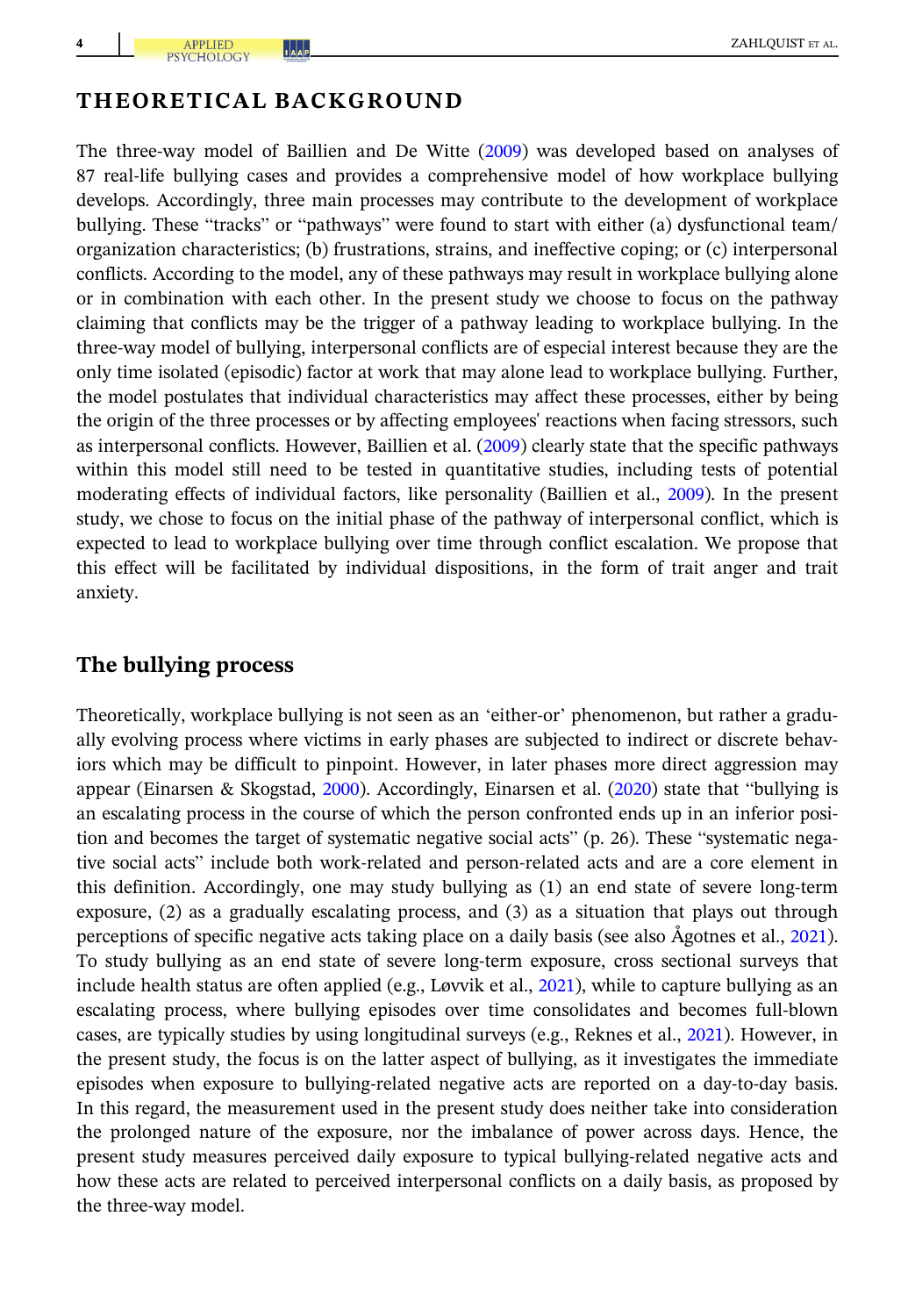<span id="page-4-0"></span>The Prevention-escalation model of Van de Vliert [\(1984\)](#page-21-0) describes in more detail both how conflicts arise and how their development are affected by conflict management. This model distinguishes between the background of the conflict, the theme of the conflict and the ways in which individuals handle the conflict. Van de Vliert ([1984](#page-21-0)) further distinguishes between spontaneous and strategic conflict management, with spontaneous conflict management being automatic and unconscious reactions to conflict. Conflict management will cause the conflict to either de-escalate or escalate, which means that conflicts can quickly change expression and intensity (Van de Vliert, [1984\)](#page-21-0). Conflict is thus to be regarded as a dynamic process in which perceptions, immediate reactions, and behaviors of one or more parties influence each other. Such a conceptualization strengthens our understanding of conflicts as events that can occur quickly and be fleeting, but at the same time have the potential to escalate and even turn into acts of bullying. The theoretical issue raised in the present study is to what degree this may happen in a shorter term and hence played out on a day-to-day basis.

Involvement in interpersonal conflicts with colleagues or superiors has been found to be one of the strongest predictors of subsequent reports of exposure to workplace bullying (Ågotnes et al., [2018](#page-18-0); Baillien et al., [2016](#page-18-0); Hauge et al., [2007\)](#page-19-0). However, previous studies have often relied on cross-sectional or longitudinal between-person designs over a longer time period, which do not take into account the dynamic nature consistent with these constructs (Cole et al., [2016](#page-18-0)). As interpersonal conflicts and workplace bullying are dynamic constructs, the relationships between these variables may differ on a person-level, but also on the day-level (Kozlowski & Klein, [2000](#page-20-0)). In the present study, we will use a quantitative diary approach, so that we can capture the short-term dynamics of experiences within and between individuals in the work context (Ohly et al., [2010](#page-20-0)). In this way, we can test to what extent these relationships even play out on a day-to-day basis, as opposed to only being related over longer time periods and with a process where conflicts slowly escalate into bullying. Hence, we put forward the following hypotheses:

Hypothesis 1a. Daily involvement in interpersonal conflicts is positively related to interpersonal conflicts the next day.

Hypothesis 1b. Daily involvement in interpersonal conflicts is positively related to daily exposure to bullying behaviors, after controlling for bullying behaviors the previous day.

Hypothesis 1c. Daily involvement in interpersonal conflicts is positively related to exposure to bullying behaviors the next day, after controlling for exposure to bullying behaviors the same day.

## The moderating role of trait anger and trait anxiety

According to the three-way model (Baillien et al., [2009\)](#page-18-0), individual characteristics may influence how employees cope with existing frustration when being in interpersonal conflict, with the risk of escalating conflicts and eliciting bullying in ones' opponent. This is in line with conflict theory stressing that how disputes are managed by the focal parties plays a pivotal role in the escalation or de-escalation of conflicts (Van de Vliert, [1984](#page-21-0)). Thus, combining focus on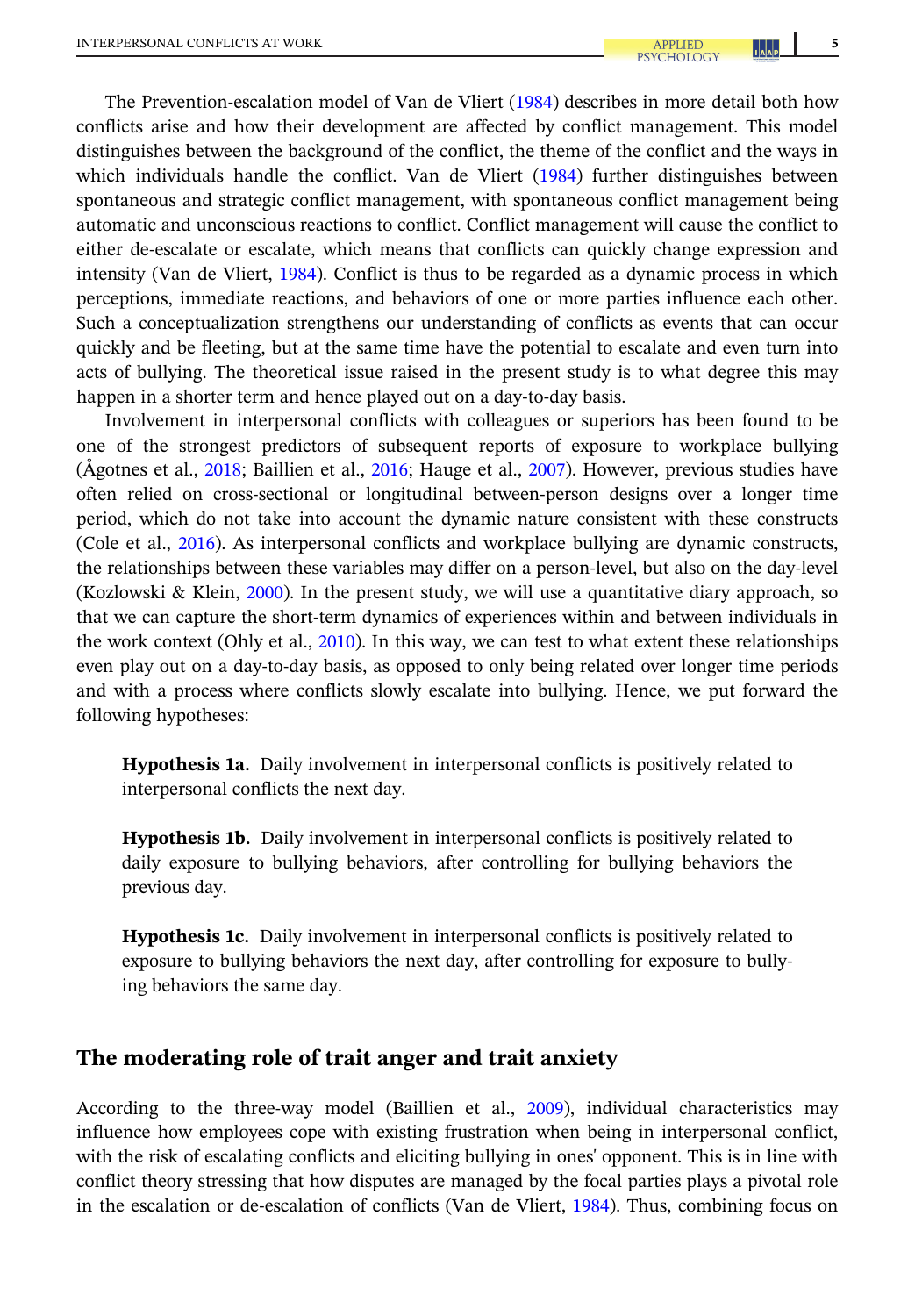conflict and conflict management behavior is important when predicting subsequent acts of workplace bullying (Baillien et al., [2016](#page-18-0)). However, the three-way model does not specify the specific individual characteristics that may affect how one reacts to and manages interpersonal conflicts. In the present study, we chose to investigate two main components of neuroticism, trait anger and trait anxiety, as several studies indicate that target neuroticism is the most important personality trait when explaining exposure to bullying (Fernandez-del-Río et al., [2021;](#page-19-0) Nielsen & Einarsen, [2018](#page-20-0); Persson et al., [2009\)](#page-20-0).

Neuroticism consists of six subfacets, which all have been related to workplace bullying (Persson et al., [2009\)](#page-20-0). However, in a recent longitudinal study, the subfacets trait anger and trait anxiety were found to be related to the initial phase of workplace bullying escalation, yet in somewhat different ways (Reknes et al., [2021\)](#page-21-0). More specifically, trait anger seemed to maintain the negative situation, by hindering a de-escalation of the process, but did not turn into a higher risk of escalation for those who were already exposed, while for trait anxiety it was the opposite. Hence, several scholars argue that these two traits should be studied separately and not collapsed into a broader neuroticism trait, as these subconcepts may act differently in relation to the bullying process (e.g., Kant et al., [2013;](#page-20-0) Reknes et al., [2021\)](#page-21-0).

According to trait activation theory (Tett & Burnett, [2003\)](#page-21-0), personality traits are evoked and triggered by relevant situational and social cues. More specifically, it considers traits as latent potentials to behave in specific ways, in response to trait-relevant situational cues. A situation is relevant to a trait to the degree it offers opportunity for that trait to be expressed (Tett et al., [2021](#page-21-0)). Because neuroticism is an affective trait (Costa & McCrae, [1980](#page-18-0)), employees with a high score on this trait are more susceptible to others' emotions (Doherty, [1997](#page-18-0)) and more likely to appraise stressful situations as threats (Gallagher, [1990](#page-19-0)), which may increase the likelihood that they will respond inappropriately in difficult social situations. In line with this, both trait anger and trait anxiety should be personality traits that potentially may strengthen the relationship between interpersonal conflicts and bullying behaviors, as they are likely to be activated in conflict situations and further influence the perceptions, behaviors, and social interactions of the parties involved in such situation, in our case focusing on the target.

Following trait activation theory (Tett & Burnett, [2003](#page-21-0)), anxiety will only appear in situations that the individual finds threatening (Judge & Zapata, [2015;](#page-19-0) Kenrick & Funder, [1988;](#page-20-0) Tett & Guterman, [2000\)](#page-21-0). From an evolutionary perspective, being involved in conflicts may raise a basic fear of being socially excluded. This again may evoke feelings of uneasiness and anxiousness as a kind of early-on warning reaction, which may be particularly triggered in employees scoring high on trait anxiety. In parallel, employees high on trait anger should be particularly activated when perceiving to be unfairly and disrespectfully treated, which may make them react with spontaneous escalating conflict behavior (Van de Vliert, [1984\)](#page-21-0). Consequently, this conflict behavior may frustrate and irritate the other part, potentially triggering aggressive and angry responses in return. When it comes to the other subfacets of neuroticism, such as shame, depression, and guilt, these may probably be more related to and activated later in the final stages of an ongoing victimization process, triggered by feelings of loss and sorrow (Reknes et al., [2021](#page-21-0)).

Further, trait anger and trait anxiety are closely related to the description of the role of targets in the Victim precipitation theory (Elias, [1986\)](#page-19-0). Individuals with a high score on trait anger might respond to conflicts with fury or use forcing on the other part, which may provoke the other part and cause escalation. In contrast, individuals with a high score on trait anxiety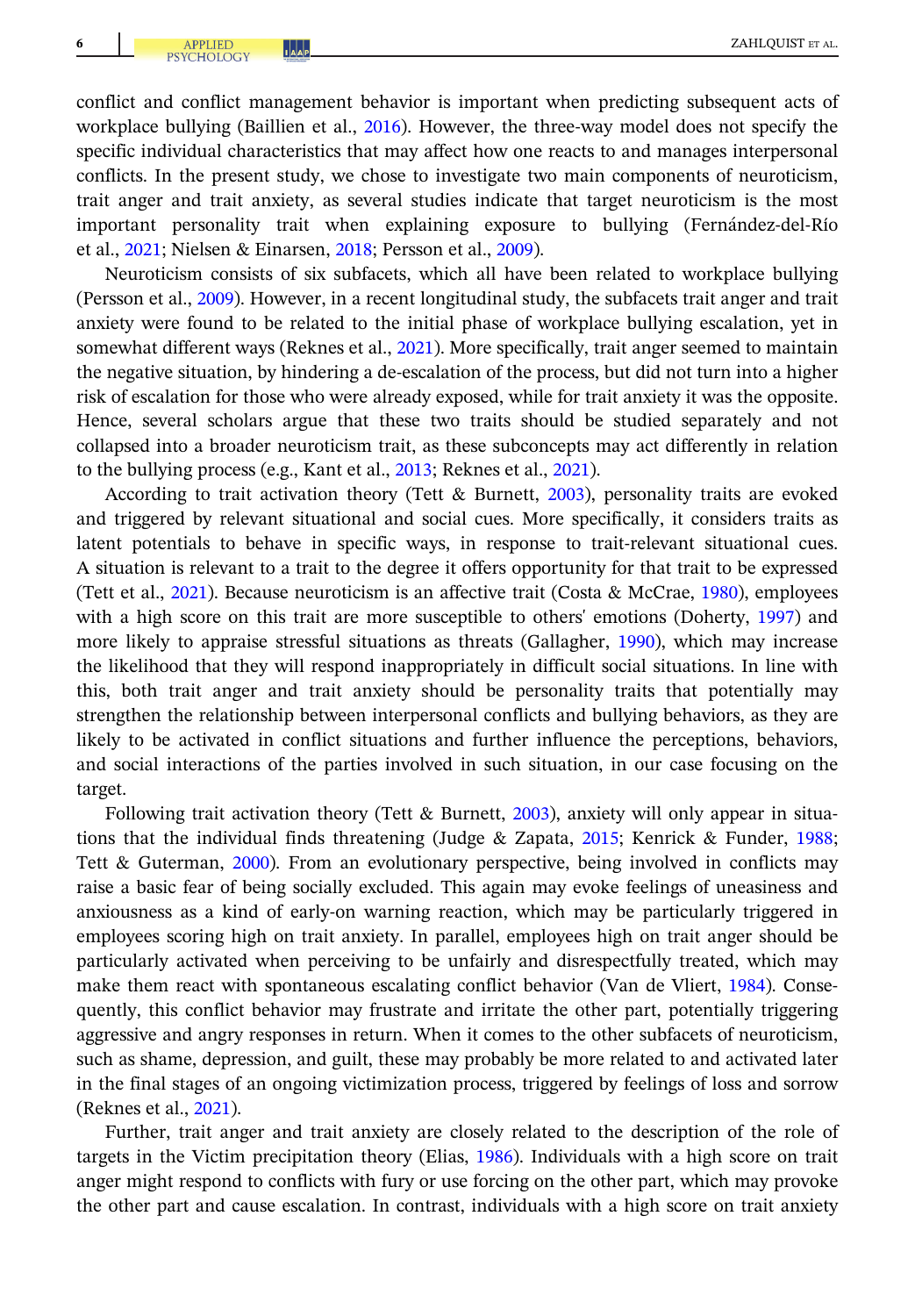<span id="page-6-0"></span>may rather use a yielding style or withdraw in such situations, which makes them come across as easy targets or as someone moaning and overacting to minor annoyances. Using conflict management styles like forcing or yielding, are both found to be associated with conflict escalation, as they may lead to a deterioration in the relationship between the parties (Behfar et al., [2008](#page-18-0); Janssen & Van de Vliert, [1996\)](#page-19-0). Although these management styles may satisfy one part in the short run, they still leave conflicts unresolved (Behfar et al., [2008](#page-18-0); Janssen & Van de Vliert, [1996\)](#page-19-0). Hence, for cadets high on trait anger and/or trait anxiety, the conflicts may stay unresolved and continue the next day. For individuals with high scores on these traits, there may also be perceptual mechanisms as they may overreact to obnoxious stimuli or merely perceive nonpolite behaviors as over the line aggression (Judge & Zapata, [2015](#page-19-0); Kant et al., [2013;](#page-20-0) Kenrick & Funder, [1988](#page-20-0)). As a result, interpersonal conflicts may be related to exposure to bullying behaviors on a daily level due to one of these traits.

Still, only few studies have examined personality traits as moderators in the antecedents—bullying relationship (Rai & Agarwal, [2018\)](#page-20-0) and, to the best of our knowledge, no study has investigated this in the interpersonal conflict—bullying relationship. However, in a study by Fox et al. [\(2001\)](#page-19-0), some support was found for the enhancing effect of trait anger and trait anxiety in the conflict—counterproductive work behavior relationship. In addition, a recent study by Reknes et al.  $(2019)$  $(2019)$  $(2019)$  found that trait anger and trait anxiety strengthened the positive relationship between role conflict and reports of bullying behaviors, pointing out that workplace bullying seem to result from an interaction between situational and individual factors (Reknes et al., [2019](#page-20-0)). However, Reknes et al. ([2019](#page-20-0)) also showed that trait anger and trait anxiety was only related to bullying when role stressors were present. Hence, personality may mainly trigger bullying episodes when other risk factors are present. The issue in the present study is whether this is also the case on a day-to-day basis, episode for episode, in the initial phase of a potential conflict—bullying escalation process. Thus, we propose:

Hypothesis 2a. The positive relationship between daily interpersonal conflicts and interpersonal conflicts the next day is stronger for cadets high (vs. low) on trait anger.

Hypothesis 2b. The positive relationship between daily interpersonal conflicts and interpersonal conflicts the next day is stronger for cadets high (vs. low) on trait anxiety.

Hypothesis 3a. The positive relationship between daily interpersonal conflicts and daily exposure to bullying behaviors is stronger for cadets high (vs. low) on trait anger.

Hypothesis 3b. The positive relationship between daily interpersonal conflicts and daily exposure to bullying behaviors is stronger for cadets high (vs. low) on trait anxiety.

Hypothesis 3c. The positive relationship between daily interpersonal conflicts and exposure to bullying behaviors the next day is stronger for cadets high (vs. low) on trait anger.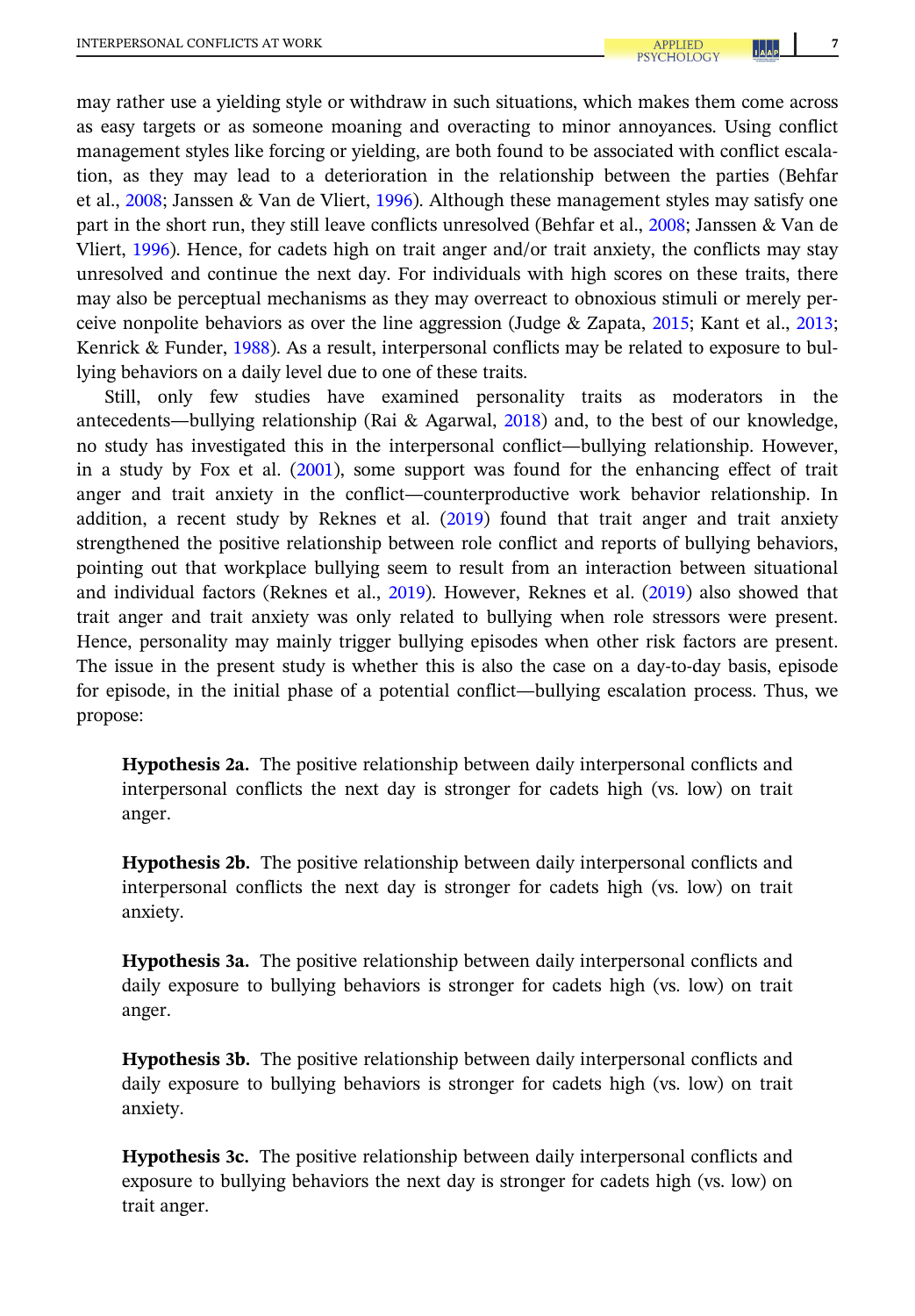<span id="page-7-0"></span>Hypothesis 3d. The positive relationship between daily interpersonal conflicts and exposure to bullying behaviors the next day is stronger for cadets high (vs. low) on trait anxiety.

# METHOD

# Procedure and participants

The sample consisted of 57 naval cadets from the Royal Norwegian Naval Academy, who took part in a 10-week training mission on board a tall ship, sailing from Northern Europe to North America. The cadets are officers undergoing further leader development training. Hence, they are in a training setting, yet fully employed by the Norwegian Armed Forces. The voyage is a part of the cadets' mandatory officer training and took place within the cadets first semester at the Royal Norwegian Naval Academy, in the autumn of 2017. During the first 30 days of the voyage, the cadets were requested to fill out a standardized questionnaire, with various questions about the work situation that day, including interpersonal conflicts and bullying behaviors. The cadets answered the daily questionnaires every day at the same time (5 pm). Two days before the voyage, the cadets also filled out a general questionnaire, containing questions regarding personality and other trait-like variables, including trait anger and trait anxiety. The sample comprised 50 male cadets (87.7%) and six female cadets (10.5%). One participant did not report gender (1.8%). The mean age of the cadets was 23 years ( $SD = 2.6$ ). Among the 66 cadets who were invited to take part in the study, 57 cadets (86.4%) accepted the invitation and completed both the general questionnaire and daily questionnaires. These 57 cadets answered 83.5% of the daily questionnaires, yielding 1428 day-level observations (out of 1710 possible day-level observations; 57 cadets  $\times$  30 days). Prior to the mission, all the cadets chose to sign informed consent forms.

#### **Measures**

#### Trait anger and trait anxiety

Trait anger and trait anxiety were measured with the well-established State–Trait-Anger Expression Inventory (STAXI) and State–Trait-Anxiety Inventory (STAI) (Spielberger, [1983,](#page-21-0) [1988](#page-21-0)). Trait anger was measures with 12 items (e.g., "I get angry when I'm slowed down by others' mistakes," "I have a fiery temper"), whereas trait anxiety was measured using 20 items (e.g., "I feel nervous and restless," "I am inclined to take things hard"). These scales are translated and adapted versions previously applied by Kant et al. [\(2013](#page-20-0)). On both scales, responses were given on a 4-point scale from with response categories ranging from 1 *(almost never)* to 4 (almost always). The reliability for the two scales was  $\omega = .75$  (trait anger) and  $\omega = .86$  (trait anxiety), respectively.

## Day-level exposure to bullying behavior

Bullying behavior was measured with five items adapted from the Negative Acts Questionnaire – Revised (NAQ-R; Einarsen et al., [2009\)](#page-18-0). To fit the daily diary design, we changed the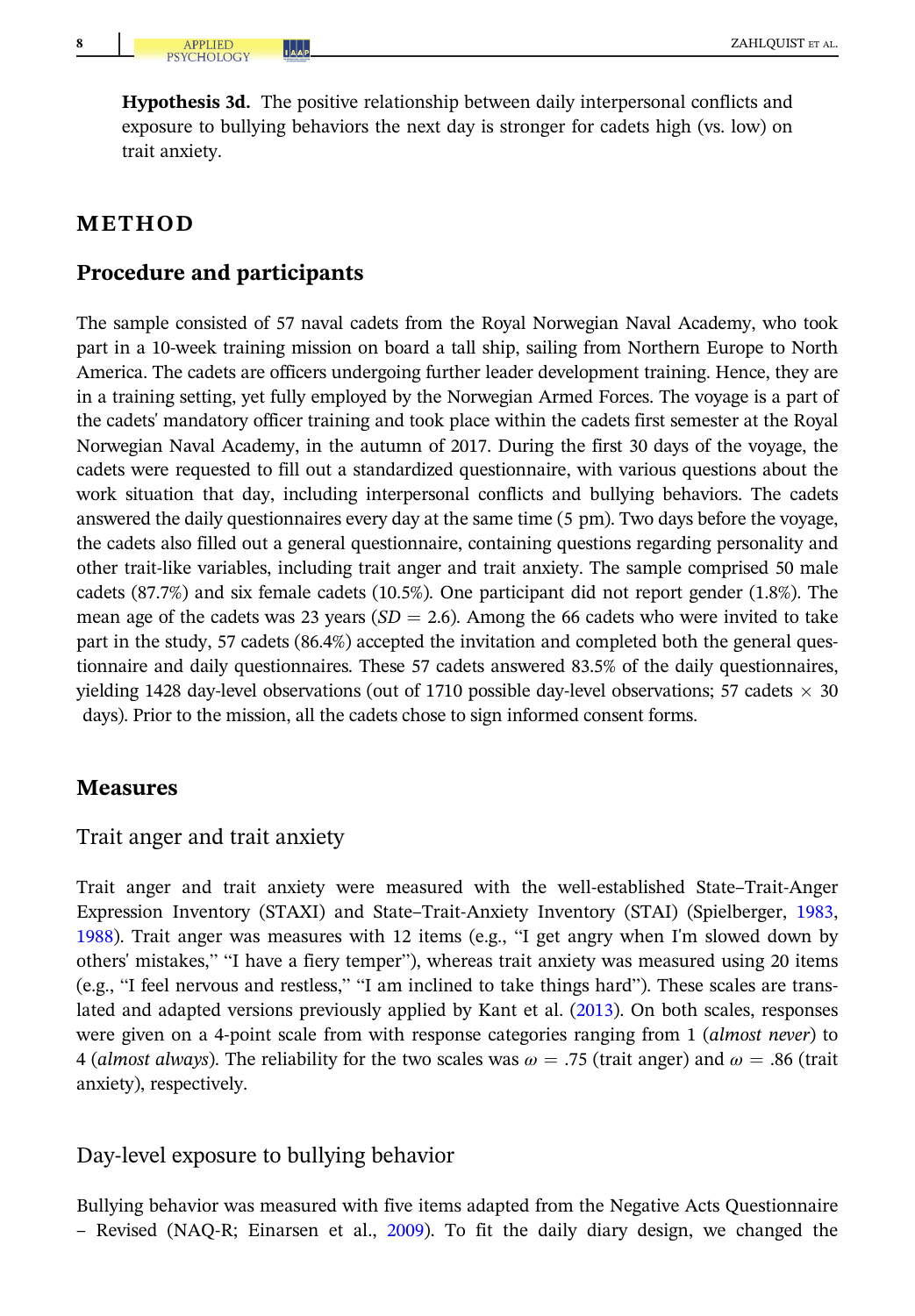timeframe reference provided in the questionnaire from the original "the last six months" to "today." Following Hoprekstad et al. ([2019](#page-19-0)), the items we selected where the ones deemed likely to occur on a daily basis among the sample of cadets in this setting. Still, the five items cover the three different types of bullying behaviors that have been described for the NAQ-R (i.e., work-related, person-related, and social exclusion). The items were "Been ignored or excluded," "Unpleasant reminders of errors or mistakes," "Practical jokes carried out by people you do not get along with," "Been shouted at or been the target of spontaneous anger" and "Had your opinions ignored." The participants rated their experiences on a scale ranging from 1 (not at all) to 5 (to a very large extent). Reliability of the daily measures was calculated using the approach described by Geldhof et al. [\(2014\)](#page-19-0), by estimating omega  $(\omega)$  at the within-person level using a two-level CFA. The scale had acceptable reliability ( $\omega = .70$ ).

## Day-level interpersonal conflict

Interpersonal conflict was measured using a 5-item checklist developed by Ilies et al. ([2011](#page-19-0)). The measurement was especially developed to capture daily reports of interpersonal conflicts at work. An example item is "Over the past 24 hours I have been in an argument with another cadet, civilian crew or military staff about the execution of tasks," with response categories ranging from 1 (has not happened) to 4 (three or more times). The scale had acceptable reliability  $(\omega = .70)$ .

# Analyses

The repeated measurements made by the cadets, where the days are nested within persons, made it necessary to perform multilevel analyses on the data. We conducted the analysis using the software MLwiN 3.01. We have a two-level model with days at the first level (Level 1;  $N = 1428$ ) and persons at the second level (Level 2;  $N = 57$ ). To test our hypotheses, we ran two sets including three models predicting both our outcomes of interpersonal conflicts the next day and daily bullying behaviors. In the first set, we predicted interpersonal conflicts the next day. First, we tested a model where the intercept was included as the only predictor (Null Model). In the next model (Main effect Model), we included the explanatory variable (daily interpersonal conflict) and the moderator variables (trait anger and trait anxiety). In the third model (Interaction Model), the two-way interaction between the moderators and daily interpersonal conflict were included. In the second set, we predicted exposure to daily bullying behaviors the same day. Again, we first tested a model where the intercept was included as the only predictor (Null Model). In the next model (Main effect Model), we included the explanatory variable (daily interpersonal conflict), the moderator variables (trait anger and trait anxiety), and control variable (previous-day exposure to bullying behaviors). In the third model (Interaction Model), the two-way interaction between the moderators and interpersonal conflict were included. We compared the nested models using likelihood ratio tests, and computed pseudo  $R^2$ at the day-level as the proportion of the residual day-level variance from the null model explained in the given model. In order to examine whether the slopes in the cross-level interactions were significantly different from zero, simple slope tests for hierarchal linear models were used (Preacher et al., [2006\)](#page-20-0). The slopes for the predictors and moderators were tested at  $\pm 1$  SD, and calculations were based on the asymptotic covariance matrix from the respective multilevel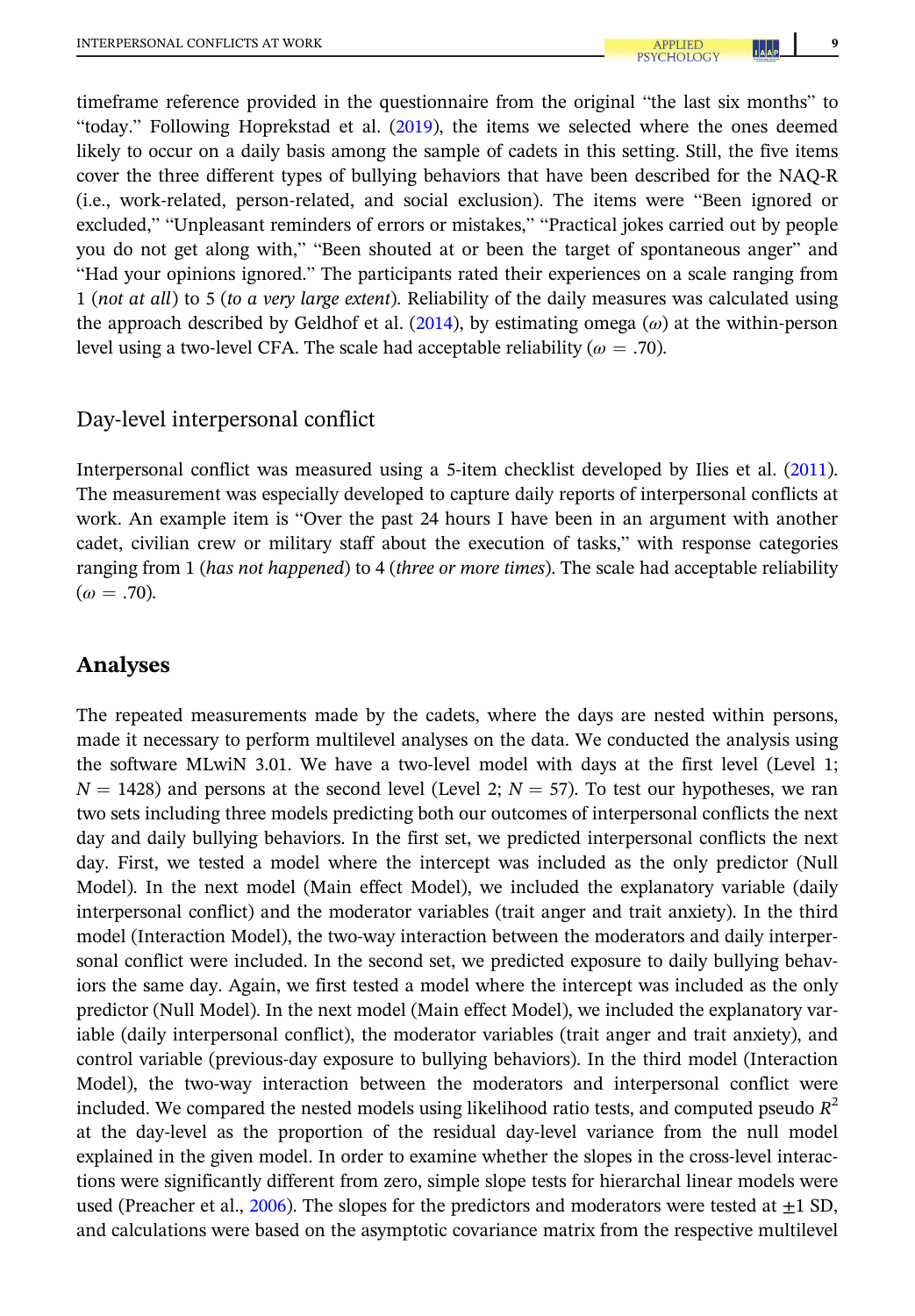models using R version 3.4.3. In all multilevel models, we grand-mean centered our betweenperson predictors (trait anxiety and trait anger) and person-mean centered our day-level predictors (interpersonal conflicts and exposure to bullying behaviors) around each cadet's individual mean, so that the day-level coefficients would represent strictly within-person relationships (Wang & Maxwell, [2015\)](#page-21-0).

# RESULTS

#### Preanalysis and descriptive statistics

To establish whether the 2-day-level measures of interpersonal conflicts and bullying could be distinguished empirically, we used multilevel confirmatory factor analyses (MLCFA) in Mplus version 7.4. Two different measurement models where tested and evaluated against commonly used fit criteria (Hu & Bentler, [1999\)](#page-19-0). In the first model, we tested daily interpersonal conflict and daily exposure to bullying as two separate factors using their respective observed indicators. The model revealed a marginally acceptable fit to the data ( $\chi^2(df) = 421.80$  (68), CFI = .89, RMSEA  $=$  .061), as the CFI is just below the recommended cut-off of .90 while the RMSEA is clearly below the recommended cut-off of .08. The fit specific to the within-level  $(SRMR<sup>within</sup> = .058)$  and between-level  $(SRMR<sup>between</sup> = .093)$  were acceptable and poor, respectively. Although the between-level SRMR is not acceptable, the within-level SRMR, which is the main level of analyses in this study, is acceptable. Second, we ran a one-factor model where all the observed indicators loaded on one factor. This model yielded poor to acceptable fit to the data ( $\chi^2(df) = 730.31$  (70), CFI = .79, RMSEA = .082). Hence, the model resulted in a deterioration of fit to the data when compared with the two-factor model  $(\Delta \chi^2(df) = 308.51$  (2),  $p < .001$ ) and poorer fit at the within-level (SRMR<sup>within</sup> = .073) and the between level  $(SRMR<sup>between</sup> = .103)$ . In sum, multilevel confirmatory factor analyses indicate that daily interpersonal conflicts and daily exposure to bullying behaviors can be empirically distinguished, a finding in line with other recent empirical studies of the theoretical and empirical differences and similarities between conflicts and bullying at work (Baillien et al., [2017](#page-18-0); Notelaers et al., [2018\)](#page-20-0).

Means, standard deviations, and within- and between-level correlations for all study variables are presented in Table 1. Correlational analysis showed that at the within-level there was a significant positive relationship between daily levels of interpersonal conflict and daily levels of exposure to bullying behaviors ( $r = .46$ ,  $p < .001$ ). On the between-level, a strong positive

TABLE 1 Means, standard deviation, and intercorrelations for study variables ( $N = 1710$  occasions,  $N = 57$ respondents)

|                           | $\overline{X}$ | <b>SD</b> |          | 2.                       | 3.  |  |
|---------------------------|----------------|-----------|----------|--------------------------|-----|--|
| 1. Bullying behaviors     | 1.104          | 0.275     |          | $.46***$                 |     |  |
| 2. Interpersonal conflict | 1.083          | 0.219     | $.77***$ | $\overline{\phantom{a}}$ |     |  |
| 3. Trait anger            | 1.533          | 0.313     | $.32*$   | $.34*$                   |     |  |
| 4. Trait anxiety          | 1.680          | 0.319     | $.36**$  | .09                      | .24 |  |

Note: Person-level correlations are below the diagonal and day-level correlations above the diagonal.  $*_p$  < .05.  $*_p$  < .01.  $**_p$  < .001.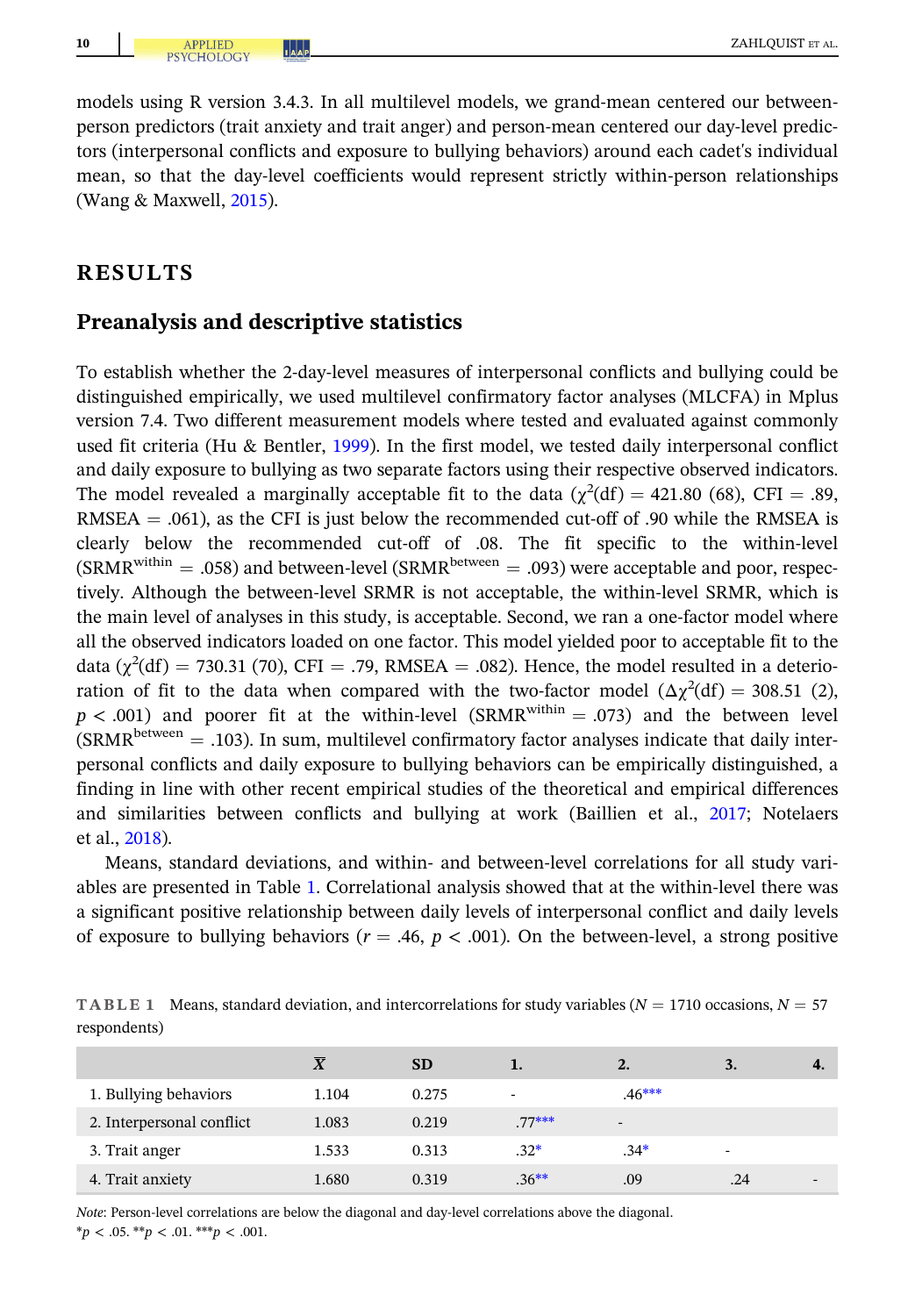correlation exists between interpersonal conflict and exposure to bullying behaviors ( $r = .77$ ,  $p < .001$ ). Further, trait anger was positively related to interpersonal conflict ( $r = .34$ ,  $p < .05$ ) and exposure to bullying behaviors ( $r = .32$ ,  $p < .05$ ). Trait anxiety was positively related to exposure to bullying behaviors ( $r = .36$ ,  $p < .01$ ), but not significantly related to trait anger or interpersonal conflict.

# Multilevel analysis

Table 2 presents the results from the first set of multilevel analysis predicting interpersonal conflicts the next day. As shown in Table 2, the unpredicted null model showed that 83% of the total variance in daily interpersonal conflicts existed on the day-level (within-level), whereas 17% of the variance appeared at the person-level (between-level) of analysis. In Hypothesis [1a,](#page-4-0) we expected a positive relationship between interpersonal conflicts and interpersonal conflicts the next day. In support of Hypothesis [1a](#page-4-0), there was a significant positive relationship between interpersonal conflict and interpersonal conflicts the next day  $(B = .146, p < .001)$  in the main effect model. Thus, cadets were more likely to experience interpersonal conflicts when they had experienced interpersonal conflicts the previous day. Compared with the null model, the main effect model fit the data better and reduced the unexplained day-level variance in interpersonal conflict the next day, pseudo  $R^2 = .081, \chi^2\!\left(3\right) = 75.3, p < .001.$  In Hypotheses [2a](#page-6-0) and [2b,](#page-6-0) we hypothesized that trait anger and trait anxiety would moderate the positive relationship between daily interpersonal conflicts and interpersonal conflicts the next day. In support of Hypothesis [2a](#page-6-0), we found a significant interaction between trait anger and interpersonal conflict ( $B = .155$ ,  $p < .05$ ) in the interaction model. However, the interaction effect between trait anxiety and interpersonal conflict was not significant ( $B = -.092$ , n.s.). Hence, Hypothesis [2b](#page-6-0) was not supported. Adding the interaction terms between interpersonal conflict and trait anger and between interpersonal conflict and trait anxiety, respectively, reduced the unexplained day-level variance in interpersonal conflict the next day, pseudo  $R^2 = .085$ ,  $\Delta R^2 = .004$ , although the interaction terms did not significantly improve model fit compared with the main effects model  $\chi^2(2) = 5.47$ ,  $p = .065$ .

|                                  | Null model            |           | Main effect model |           | Interaction model |           |
|----------------------------------|-----------------------|-----------|-------------------|-----------|-------------------|-----------|
|                                  | B                     | <b>SE</b> | B                 | <b>SE</b> | B                 | <b>SE</b> |
| Intercept                        | $1.081***$            | .013      | $1.078***$        | .012      | $1.078***$        | .012      |
| Interpersonal conflicts prescore |                       |           | $0.146***$        | .028      | $0.124***$        | .030      |
| Trait anger                      |                       |           | $0.089*$          | .040      | $0.088*$          | .040      |
| Trait anxiety                    |                       |           | 0.020             | .039      | 0.020             | .039      |
| Trait anger $\times$ ICP         |                       |           |                   |           | $0.155*$          | .066      |
| Trait anxiety $\times$ ICP       |                       |           |                   |           | $-0.092$          | .095      |
| Variance level 1 (day-level)     | $0.040\ (\%)\ (83\%)$ | .002      | 0.036             | .001      | 0.036             | .001      |
| Variance level 2 (person-level)  | $0.008\ (\%)\ (17\%)$ | .002      | 0.006             | .002      | 0.006             | .002      |
| $-2$ Log likelihood              | $-453.11$             |           | $-528.44$         |           | $-533.91$         |           |

TABLE 2 Multilevel estimates for the prediction of interpersonal conflicts

Note: ICP = interpersonal conflict previous day.  $N = 57$  respondents,  $N = 1296$  measurement occasions.  $*_{p}$  < .05. \*\*\*p < .001.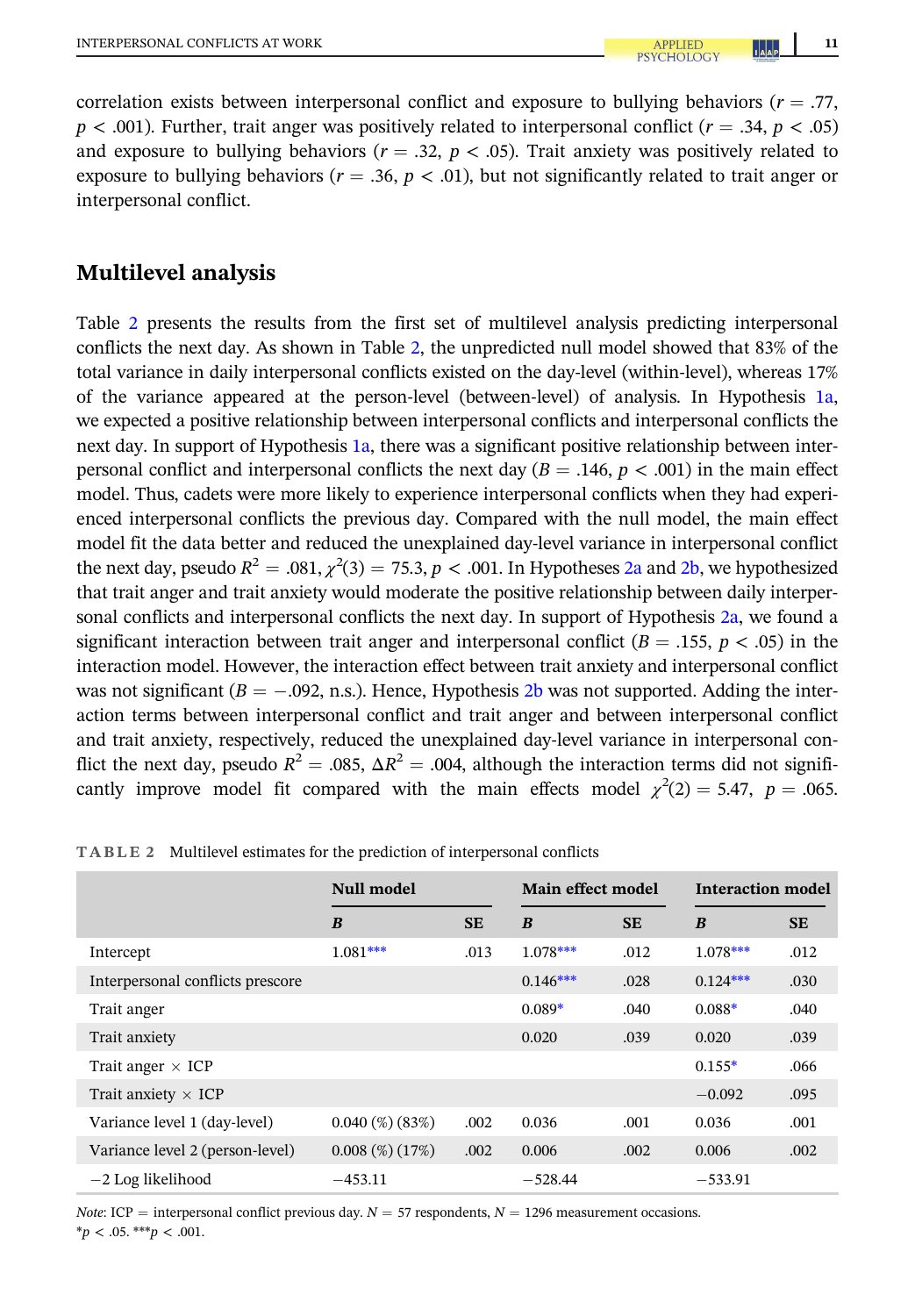Additional analyses, however, showed that adding only the interpersonal conflict  $\times$  trait anger interaction term reduced the unexplained day-level variance of interpersonal conflict the next day and significantly improved model fit compared with the main effects model, pseudo  $R^2 = .084$ ,  $\Delta R^2 = 0.003$ ,  $\chi^2(1) = 4.54$ ,  $p = 0.033$ . The significant interaction between trait anger and daily interpersonal conflict is visualized in Figure 1. As seen in the figure, there is a stronger positive association between interpersonal conflict and interpersonal conflicts the next day among cadets with a higher level of trait anger, compared with cadets with a lower level of trait anger. Further, a formal test of the slopes at  $+1$  SD of the moderator revealed a significant slope for those with a high level of trait anger (Slope = .17,  $z = 5.56$ ,  $p < .001$ ) but not for those with a low level of trait anger (Slope = .076,  $z = 1.86$ , n.s.).

Table [3](#page-12-0) presents the results from the second set of multilevel analysis predicting exposure to bullying behaviors. As can be seen in Table [3](#page-12-0), the unpredicted null model showed that 75% of the total variance in exposure to bullying behaviors existed on the day-level (within-level), while 25% of the variance appeared at the person-level (between-level) of analysis. This shows that most of the variance in bullying behaviors is accounted for by intraindividual variances across the 30 days, rather than by between person variances. In Hypothesis [1b](#page-4-0), we hypothesized a positive association between daily interpersonal conflict and exposure to bullying behaviors the same day, after controlling for bullying behaviors the previous day. In support of Hypothesis [1b,](#page-4-0) there was a significant positive relationship between interpersonal conflict and daily exposure to bullying behaviors ( $B = .548$ ,  $p < .001$ ). Thus, on days the cadets experienced interpersonal conflict, they were more likely to report an increase in exposure to bullying behaviors compared with their previous day exposure. The main effect model showed a significantly better fit to the data and reduced the unexplained day-level variance in exposure to bullying behaviors compared with the null model, pseudo  $R^2 = .294$ ,  $\chi^2(4) = 441.98$ ,  $p < .001$ . In Hypotheses [3a](#page-6-0) and [3b](#page-6-0), we hypothesized that trait anger (3a) and trait anxiety (3b) would moderate the positive relationship between daily interpersonal conflicts and exposure to bullying behaviors the same day. In support of Hypothesis [3a,](#page-6-0) we found a significant interaction between trait anger and interpersonal conflict ( $B = .469$ ,  $p < .001$ ) in the interaction model. However,



FIGURE 1 Plot of the interactive relationship of daily interpersonal conflicts and interpersonal conflicts the next day for cadets low vs. high on trait anger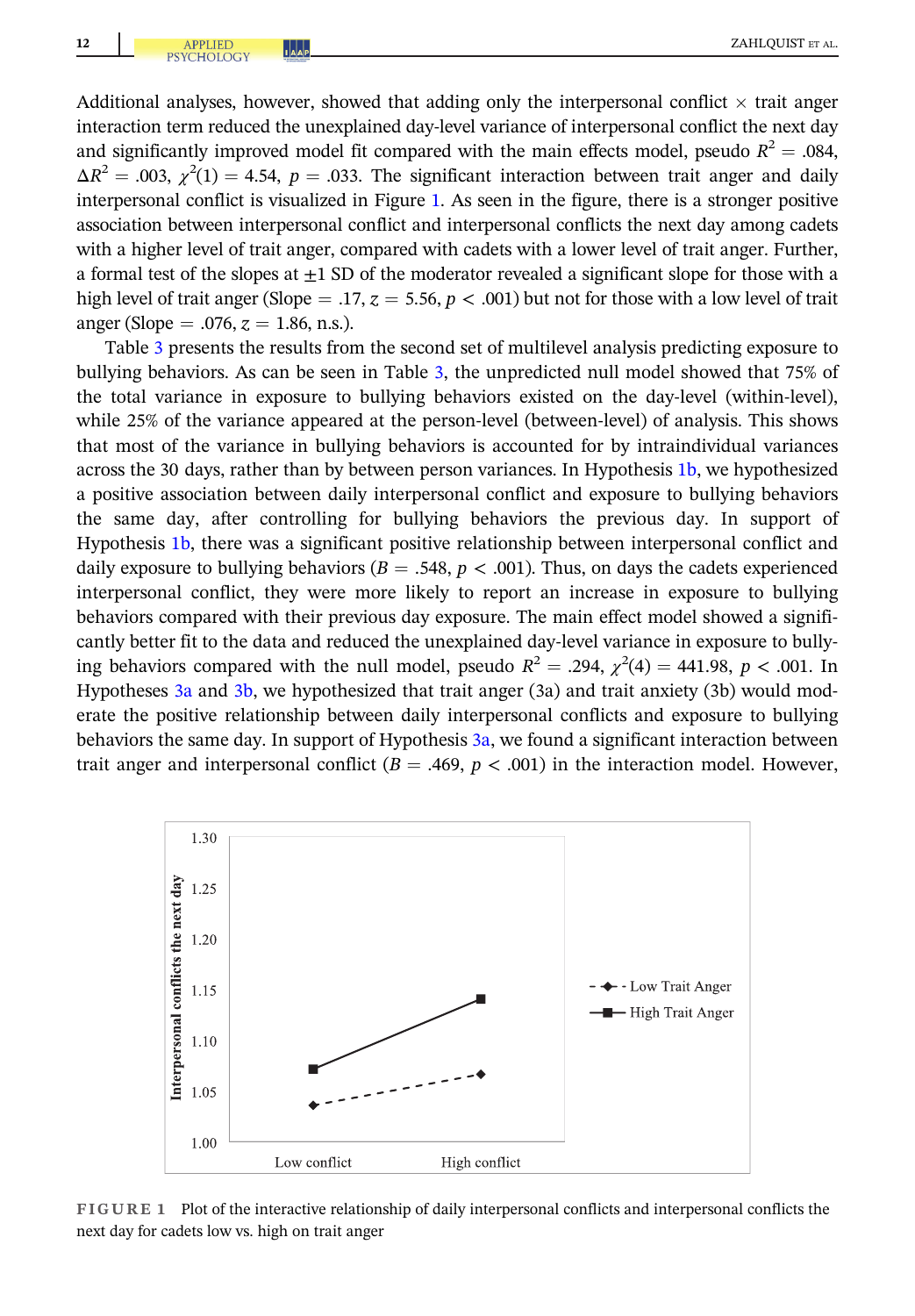| Null model                      |            |           | Main effect model |           | <b>Interaction model</b> |           |
|---------------------------------|------------|-----------|-------------------|-----------|--------------------------|-----------|
|                                 | B          | <b>SE</b> | B                 | <b>SE</b> | B                        | <b>SE</b> |
| Intercept                       | $1.107***$ | .020      | $1.103***$        | .018      | $1.103***$               | .018      |
| Interpersonal conflict (IC)     |            |           | $0.548***$        | .030      | $0.464***$               | .032      |
| Bullying behaviors prescore     |            |           | $0.188***$        | .024      | $0.181***$               | .024      |
| Trait anger                     |            |           | 0.117             | .060      | $0.118*$                 | .060      |
| Trait anxiety                   |            |           | 0.110             | .059      | 0.109                    | .059      |
| Trait anger $\times$ IC         |            |           |                   |           | $0.469***$               | .070      |
| Trait anxiety $\times$ IC       |            |           |                   |           | $-0.074$                 | .102      |
| Variance level 1 (day-level)    | 0.057(75%) | .002      | 0.040             | .002      | 0.038                    | .002      |
| Variance level 2 (person-level) | 0.019(25%) | .004      | 0.017             | .004      | 0.017                    | .003      |
| $-2$ Log likelihood             | 83.41      |           | $-358.57$         |           | $-411.13$                |           |

<span id="page-12-0"></span>TABLE 3 Multilevel estimates for the prediction of bullying behaviors

*Note*: IC = interpersonal conflict.  $N = 57$  respondents,  $N = 1288$  measurement occasions.

 $**p* < .05.****p* < .001.$ 

the interaction effect between trait anxiety and interpersonal conflict was not significant  $(B = -.074, n.s.)$ . Hence, Hypothesis [3b](#page-6-0) was not supported. The interaction model showed significantly better fit and reduced the unexplained day-level variance in exposure to bullying behaviors compared with the main effect model, pseudo  $R^2 = .324$ ,  $\Delta R^2 = .029$ ,  $\chi^2(2) = 52.56$ ,  $p < .001$ . The significant interaction between trait anger and daily interpersonal conflict is visualized in Figure [2.](#page-13-0) As seen in the figure, there is a stronger positive association between interpersonal conflict and exposure to bullying behaviors on a day-to-day basis among cadets with a higher level of trait anger, compared with cadets with a lower level of trait anger. Despite these differences, a formal test of the slopes at  $\pm 1$  SD of the moderator revealed significant slopes both for those with a high level of trait anger (Slope = .61,  $z = 18.58$ ,  $p < .001$ ) and for those with a low level of trait anger (Slope = .32,  $z = 7.40$ ,  $p < .001$ ).

Table [4](#page-13-0) presents the results from the final multilevel analysis predicting exposure to bullying behaviors the next day. In Hypothesis [1c,](#page-4-0) we hypothesized a positive association between daily interpersonal conflicts and exposure to bullying behaviors the next day, after controlling for exposure to bullying behaviors the same day. As seen in the main effect model, the relationship between daily interpersonal conflicts and next day exposure to bulling behaviors was not significant  $(B = -.028, n.s.)$ . Hence, Hypothesis [1c](#page-4-0) was not supported. In Hypotheses [3c](#page-6-0) and [3d,](#page-7-0) we hypothesized that trait anger and trait anxiety would moderate the positive relationship between daily interpersonal conflicts and exposure to bullying behaviors the next day. However, neither the interaction between trait anger and conflicts ( $B = -.059$ , n.s.) nor the interaction between trait anxiety ( $B = .186$ , n.s.), were significant. Hence, the results did not yield support to Hypotheses [3c](#page-6-0) and [3d](#page-7-0).

# DISCUSSION

The present study explored dynamics in conflict escalation and especially the relationship between daily interpersonal conflict and daily exposure to bullying behaviors, employing a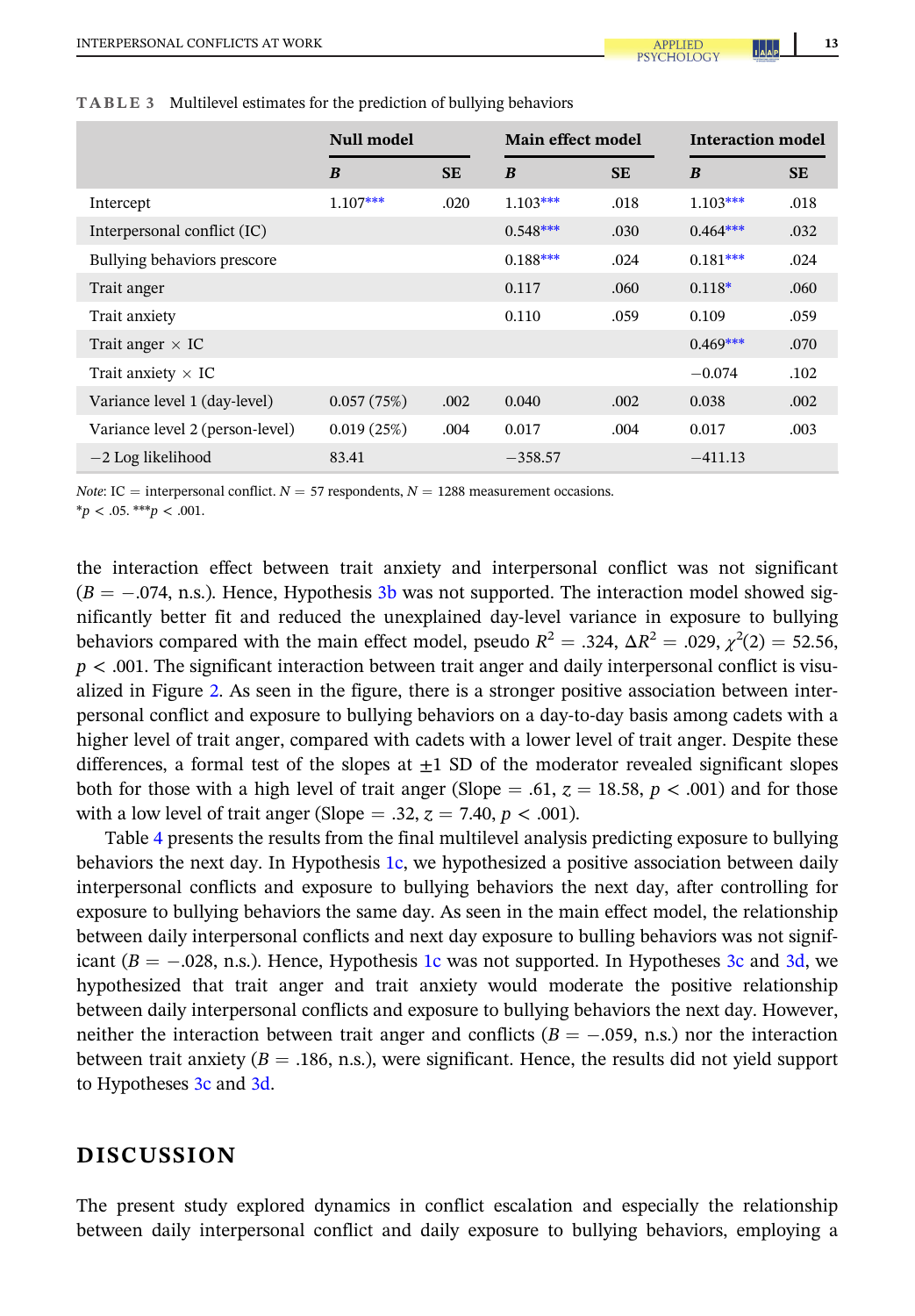<span id="page-13-0"></span>

FIGURE 2 Plot of the interactive relationship of daily interpersonal conflicts and exposure to bullying behaviors the same day for cadets low vs. high on trait anger

|                                 | Null model |           | Main effect model |           | <b>Interaction model</b> |           |
|---------------------------------|------------|-----------|-------------------|-----------|--------------------------|-----------|
|                                 | B          | <b>SE</b> | B                 | <b>SE</b> | B                        | <b>SE</b> |
| Intercept                       | $1.099***$ | .019      | $1.103***$        | .018      | $1.103***$               | .018      |
| Interpersonal conflict (IC)     |            |           | $-0.028$          | .037      | $-0.034$                 | .039      |
| Bullying behaviors the same day |            |           | $0.259***$        | .030      | $0.260***$               | .031      |
| Trait anger                     |            |           | 0.118             | .061      | 0.118                    | .061      |
| Trait anxiety                   |            |           | 0.109             | .060      | 0.109                    | .059      |
| Trait anger $\times$ IC         |            |           |                   |           | $-0.059$                 | .080      |
| Trait anxiety $\times$ IC       |            |           |                   |           | 0.186                    | .114      |
| Variance level 1 (day-level)    | 0.053(75%) | .002      | 0.051             | .002      | 0.051                    | .002      |
| Variance level 2 (person-level) | 0.018(25%) | .004      | 0.016             | .004      | 0.016                    | .004      |
| $-2$ Log likelihood             | $-1.34$    |           | $-60.10$          |           | $-62.788$                |           |

TABLE 4 Multilevel estimates for the prediction of bullying behaviors the next day

*Note*: IC = interpersonal conflict.  $N = 57$  respondents,  $N = 1288$  measurement occasions.

\*\*\*p < .001.

sample of cadets during a sail ship voyage. The results of multilevel analyses showed a positive main effect of daily interpersonal conflicts on interpersonal conflicts the next day, indicating an escalation or at least a continuation of conflict episodes from day to day. Further, daily interpersonal conflicts were related to exposure to bullying behaviors the same day. Hence, cadets who experienced interpersonal conflict at their shift tended to report an increase of exposure to bullying behaviors compared with the previous day. This finding is in support of the three-way model, as it states that workplace bullying can develop from interpersonal conflicts, by taking the "pathway" through conflict escalation (Baillien et al., [2009](#page-18-0)). In addition, it is in line with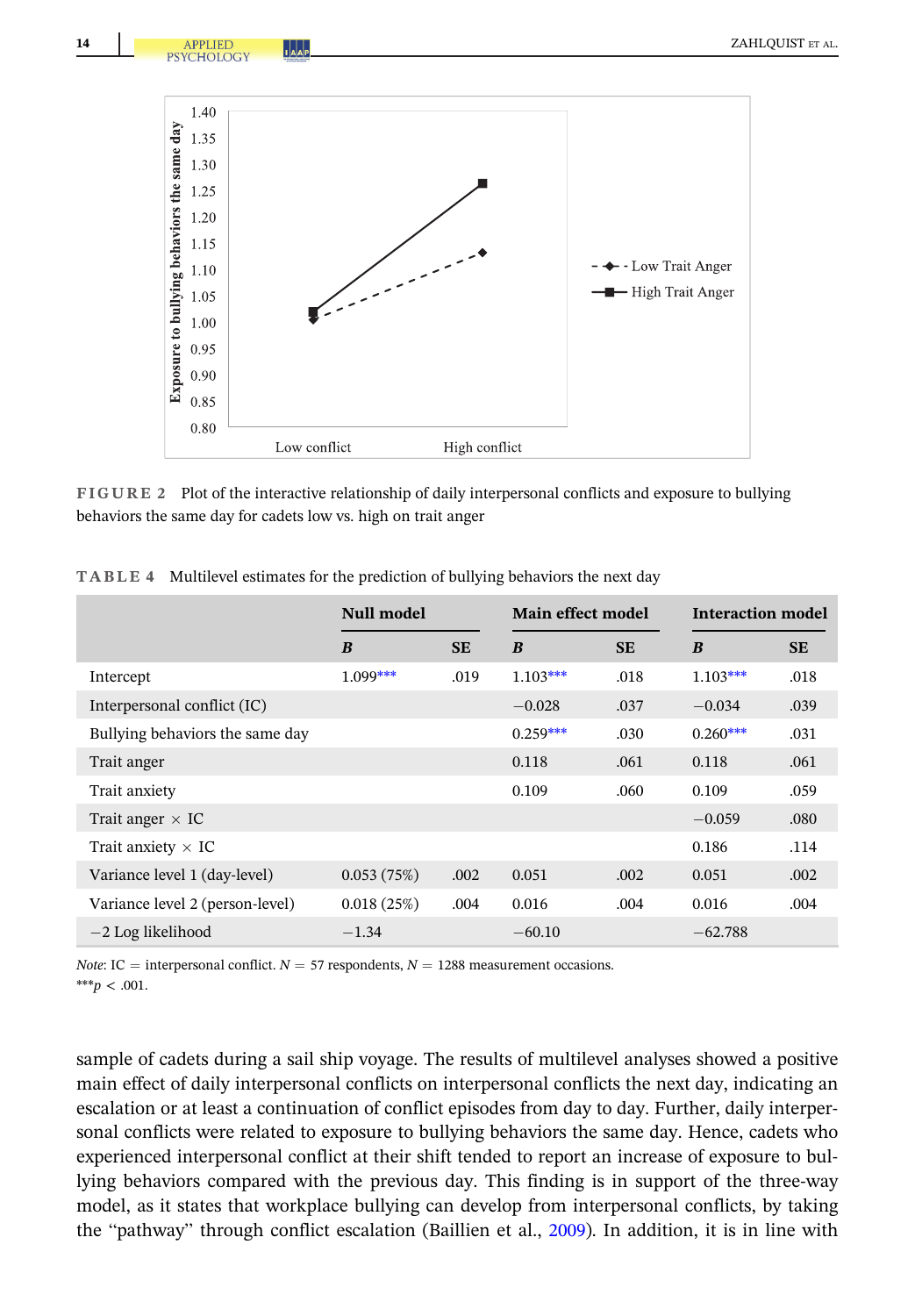the more general work environment hypothesis, stating that bullying is the result of stressors in the psychosocial working environment, such as interpersonal conflicts (Einarsen et al., [1994;](#page-19-0) Leymann, [1990](#page-20-0); Skogstad et al., [2011\)](#page-21-0). The present finding is also consistent with previous studies investigating this pathway by testing the relationship between interpersonal conflict and accumulated exposure to bullying behaviors over longer time periods (e.g., Ågotnes et al., [2018;](#page-18-0) Baillien et al., [2016](#page-18-0); Leon-Perez et al., [2015\)](#page-20-0). By employing a repeated-measures design and studying the relationship at the within-person level on a daily basis, we provide new insight into the daily dynamics between interpersonal conflict and exposure to bullying behaviors. Although we found that interpersonal conflicts persisted the next day, no lagged effects were found for exposure to bullying behaviors. This indicates that bullying episodes may sometimes happen much as immediate reactions "in the heat of the moment," in contrast to being a result of accumulated frustration from lasting interpersonal conflicts. However, the bullying research has mainly studied escalation, although bullying episodes also may de-escalate—and perhaps even in most cases do. This should at least be investigated further.

Furthermore, the present study is one of the first to empirically test the enhancing effect of trait anger and trait anxiety in the conflict—bullying relationship. The findings showed that daily interpersonal conflicts were a stronger predictor of interpersonal conflicts the next day and exposure to bullying behaviors the same day for cadets with a high (vs. low) score on trait anger. Hence, cadets who are high on trait anger tend to report that conflicts persist from day to day and experience more instances of exposure to bullying on days with conflicts, as compared with their comrades who score lower in this trait. This brings additional support to the three-way model, claiming that individual characteristics may influence how individuals react when facing interpersonal conflicts at work (Baillien et al., [2009\)](#page-18-0). Having a high score on trait anger is likely to affect both appraisal and coping strategies, as this trait is associated with being more reactive to challenging situations (Pervin, [1993\)](#page-20-0). Interestingly, this finding is consistent with what the Swedish researcher Thylefors claimed already in the 1980s based on interviews with targets, namely that it is those who react more strongly and active when in conflict situations that are at risk of becoming victims of bullying (Thylefors, [1987\)](#page-21-0). Along similar lines, the victim precipitation theory (Elias, [1986](#page-19-0)) claims that some victims may experience bullying because some perpetrators may be provoked by them (Aquino & Lamertz, [2004](#page-18-0); Olweus, [1978;](#page-20-0) Samnani & Singh, [2016\)](#page-21-0). In contrast to those low in trait anger, individuals high in trait anger are likely to respond with fury to conflicts, which may aggravate the impact of daily interpersonal conflicts on new arguments and unpleasant interactions. Another possible explanation is that the negative response to interpersonal conflict is stronger among these employees due to their heightened reactivity, leading them to perceive the behaviors and responses of others as being more hostile (Spector et al., [2000\)](#page-21-0).

In accordance with the present study, previous studies have demonstrated the enhancing effect of trait anger in similar yet cross-sectional studies (Fox et al., [2001](#page-19-0); Ilie et al., [2012;](#page-19-0) Reknes et al., [2019\)](#page-20-0). Still, although trait anger is claimed to be a provocation-sensitive trait (Bettencourt et al., [2006](#page-18-0)), both Reknes et al. [\(2019\)](#page-20-0) and our findings indicate that trait anger mainly trigger bullying episodes when other risk factors are present. The present study showed that on days with low levels of conflict there is low occurrence of bullying behaviors, regardless of cadets' trait anger. Notably, on days with higher levels of interpersonal conflict, there is a significant increase in exposure to bullying behaviors among all cadets, although it is even stronger for those with high trait anger scores.

Contrary to our predictions, however, trait anxiety neither moderated the stability in interpersonal conflict levels from day to day nor the relationship between interpersonal conflict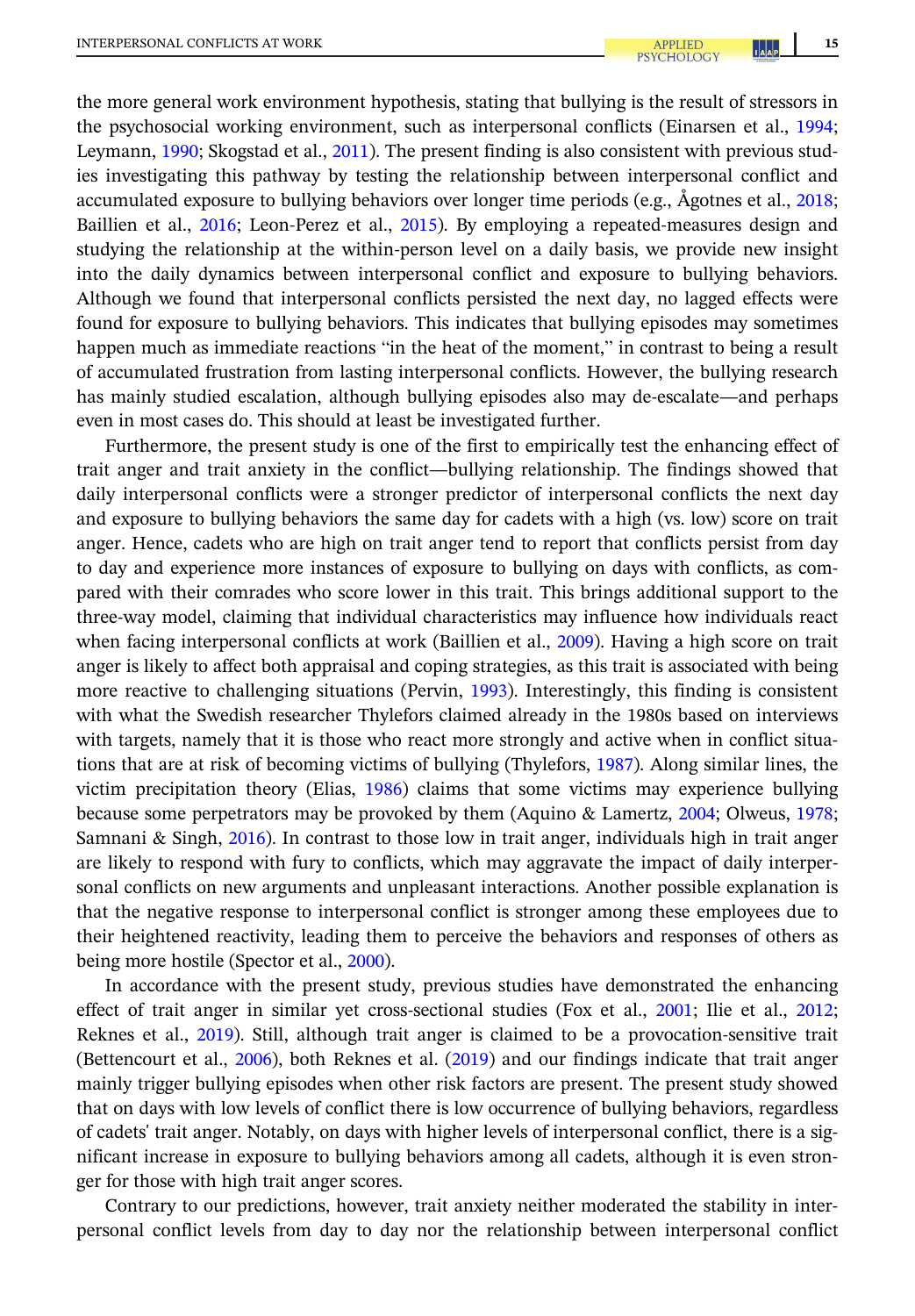and exposure to bullying behaviors the same day. This outcome is contrary to that of Fox et al. ([2001](#page-19-0)) and Reknes et al. ([2019](#page-20-0)), who found enhancing effects of trait anxiety in similar moderation analyses, yet employing cross-sectional survey data. This inconsistency may be due to the different temporality in these studies—there may be different mechanisms at work in the short versus long term. One possible explanation can be that trait anxiety plays a different role in the early phase of the conflict—bullying escalation process than in more escalated bullying scenarios—and that it is more over a longer time period that this trait may pose a risk factor either for being picked on as an "easy" target or as a risk factor for gloomy perceptions, which is the tendency to perceive the world in more negative terms. This further aligns with the prevention-escalation model, predicting that individuals with a high focus on avoidance will exhibit spontaneous de-escalating strategies in the form of avoiding or withdrawing from situations where loss and risk are prominent (Van de Vliert, [1984](#page-21-0)). Recent studies have found support for a positive association between trait anxiety and coping-related strategies such as avoidance- and escape behaviors (Fung et al., [2019;](#page-19-0) Sege et al., [2018\)](#page-21-0). The same tendencies have been found among trait anxious children, which tend to display their distress externally by avoidant behaviors in situations they perceive as threatening (Barlow, [2004](#page-18-0)). Individuals high in trait anxiety might pull away from conflicts, which may act as de-escalating, at least for some time. However, although using a yielding conflict management style may be satisfactory in the short run, it is found to be related to conflict escalation as they still leave conflicts unresolved (Behfar et al., [2008](#page-18-0); Janssen & Van de Vliert, [1996\)](#page-19-0), hence supporting our speculation that trait anxiety will be a stronger risk factor over a longer time perspective. These different findings for trait anger and trait anxiety again call for some caution when looking at the broader bandwidth trait of neuroticism. As such, future studies should differentiate between these two traits, and maybe other similar narrow traits, at least in bullying research. This theoretical contribution aligns with the trait activation theory (Tett & Burnett, [2003\)](#page-21-0), as well as several recent empirical studies (e.g., Kant et al., [2013;](#page-20-0) Reknes et al., [2021](#page-21-0)).

Taken together, our findings seem to support the three-way model (Baillien et al., [2009](#page-18-0)) and increase our knowledge of the daily dynamics between interpersonal conflicts and exposure to bullying behaviors. The results of the present study indicate that both the specific conflict episode and how one tends to perceive and respond to such an episode may interact when predicting exposure to bullying behaviors from the two perspectives.

## Strengths and limitations

A strength of the present study is the use of a daily diary design. Diary methods are well suited and recommended for the short-term dynamics between variables and for identifying the points at which escalations in bullying processes occur, along with the work-related and personal fac-tors that cause these changes (Neall & Tuckey, [2014](#page-20-0); Spector & Pindek, [2016](#page-21-0)). Second, combining the study of interpersonal conflicts with personality traits as predictors of workplace bullying also adds to the bullying literature, as scholars in the field have requested that work environmental and individual factors should be combined when investigating antecedents of bullying (Nielsen & Einarsen, [2018](#page-20-0)). Approaching workplace bullying in this manner, by investigating different sets of variables from different levels may help to get a better understanding of the workplace bullying process and help identify the key moderating conditions across multiple levels (Rai & Agarwal, [2018;](#page-20-0) Samnani & Singh, [2016\)](#page-21-0).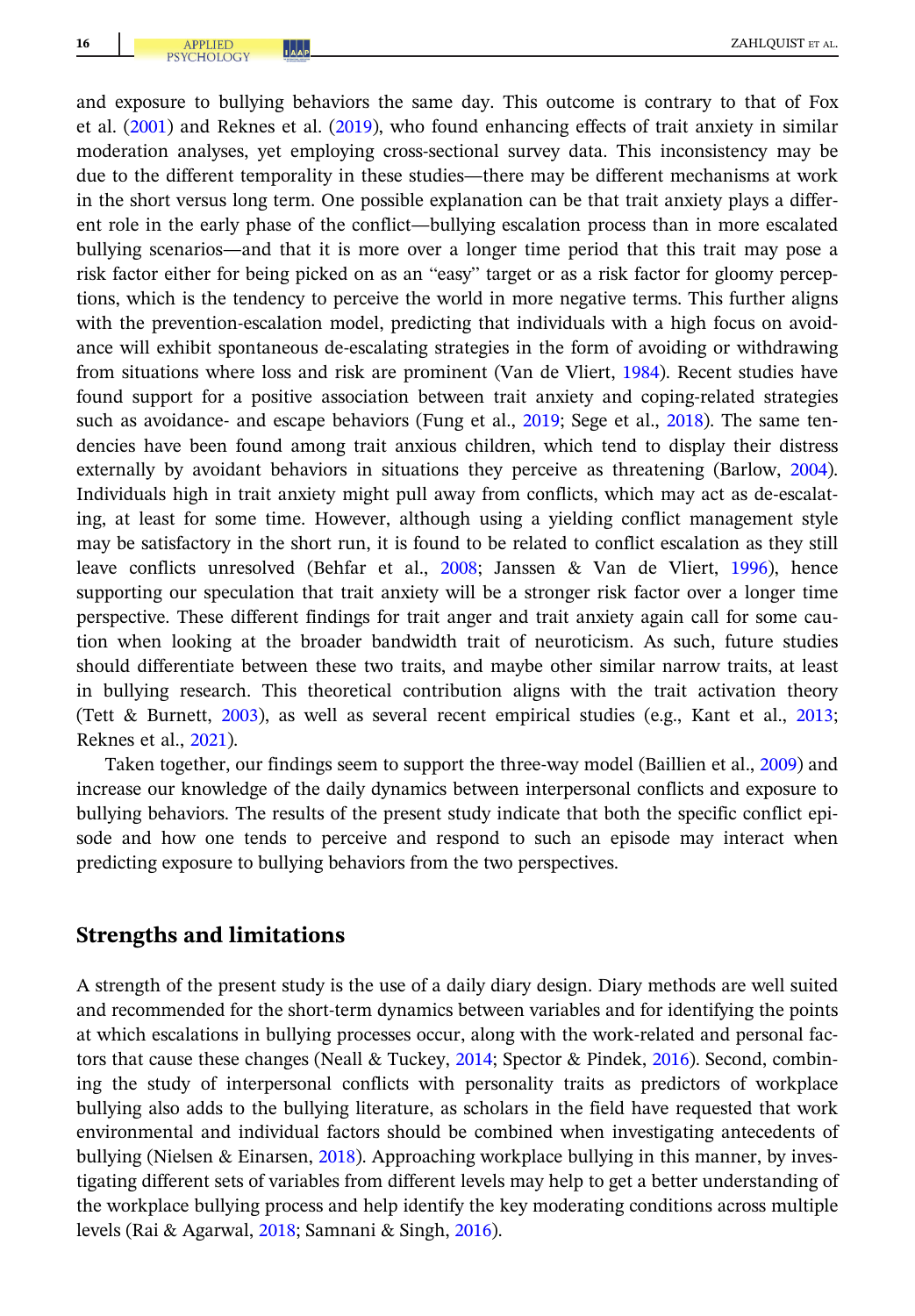However, the study also has some limitations. First, our study relies on self-report singlesource data and may therefore be subject to common method bias. Still, applying a general questionnaire followed by daily questionnaires over the course of 30 consecutive days, the temporal separation between measurements is likely to reduce the impact of this bias (Podsakoff et al., [2003\)](#page-20-0). A diary approach also has the advantage that respondents report on experiences closer to the time at which they occurred, thereby minimizing recall biases and retrospective errors (Bolger et al., [2003](#page-18-0)). Second, as the cadets were confined to the same sail ship, with the same people for the entire diary study period, this fact and this context may have influenced the results. On the one hand, this context may be especially well suited to study the daily dynamics in interpersonal conflicts and exposure to bullying behaviors. Due to factors like disrupted or little sleep, potentially harsh weather conditions, and the fact that the cadets interact closely and daily over a long period of time, it is likely that conflicts will arise. On the other hand, to be admitted to the Royal Norwegian Naval Academy, the cadets need to have at least 1 year at Officer training School, which includes training in stress management, interaction, and leadership under pressure. Therefore, the cadet's prior training in coping with stress and their awareness of being in such a challenging condition may at the same time contribute to a greater focus on, and motivation for, dealing with emerging conflicts.

Because the focus in the present study is on episodes taking place in the initial phase of a potential interpersonal conflict—bullying escalation process—the survey was conducted in the cadet's first semester and during the first 30 days of the voyage. However, the cadets start at the Royal Norwegian Naval Academy about 2 months before the voyage. This may be a third potential limitation because it means that some interpersonal conflict between the cadets may have arisen already before starting the voyage. On the other hand, considering the length of a bullying process, we still believe that the episodes measured on the voyage can be considered as the initial phase of a potential interpersonal conflict—bullying escalation process. Furthermore, while this is in an intensive work context, the previous 2 months are in a school context, which may produce much less reasons for conflict to arise. Finally, the present study used a sample composed of very thoroughly selected cadets working in a 24-h military work setting. Moreover, the majority of the cadets were young males. Thus, our findings may not be generalizable to other occupational groups that are more gender and age balanced, which limits the generalizability of the results. Although the findings were in line with theoretically derived hypotheses, there is a need for further validation of our findings in other work contexts. However, when the day-to-day relationship between involvement in interpersonal conflicts and exposure to workplace bullying are found in this seemingly highly resilient sample, it is plausible that these relationships would be even stronger in more common, representative samples.

## Practical implications

Based on the results of the present study, it seems clear that the presence of interpersonal conflicts in the workplace may provide a fertile ground for bullying to develop, as increased exposure to bullying behaviors is detected already at the same day. The findings suggest that managers and HR personnel should be aware that acts of bullying may show up in daily conflict episodes and potentially escalate if not managed early on. Hence, management interventions should aim to reduce interpersonal conflicts, for instance, by offering conflict management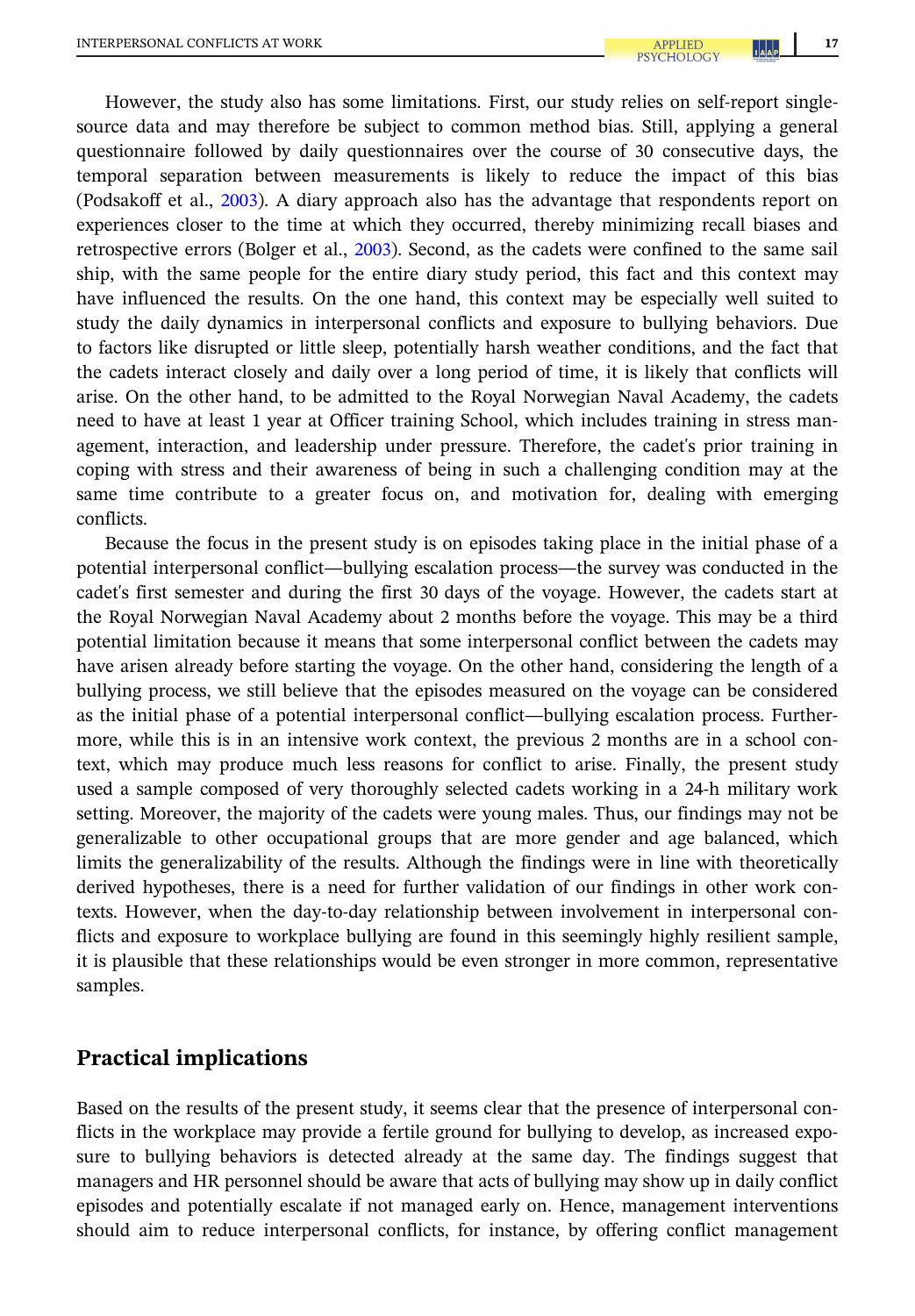training and having conflict management procedures in place. Yet, it is neither realistic nor desirable not to have conflicts at all at the workplace. Results of the present study also show that some employees, due to individual disposition, may be extra at risk in such situations. This information may first and foremost be relevant for those in counseling roles, such as health and safety representatives, who often counsel in such cases, as they may make the involved parties aware that their own responses and behavior also influence whether the conflict escalates or de-escalates. However, managers should handle all such cases in the same way, irrespectively of personality. Lastly, our findings show that even though trait anger may be a risk factor for conflict escalation and bullying, it is particularly so in the presence of interpersonal conflicts at work, which underlines the importance of continuously striving to create and uphold a strong conflict management climate, where conflicts are managed early and in a good and fair manner (Einarsen et al., [2018](#page-19-0); Zahlquist et al., [2019](#page-21-0)). Furthermore, organizations always need to put in place policies and procedures in order to build up a solid organizational infrastructure to handle all individual complaints of bullying in a proper way (Einarsen et al., [2017](#page-19-0)). Written antibullying policies commonly include a definition of bullying, along with a statement that such behavior is unacceptable, information regarding roles and responsibilities of management and other parties, as well as complaint procedures (see also Einarsen & Hoel, [2008](#page-18-0); Rayner & Lewis, [2020;](#page-20-0) Zapf & Vartia, [2020](#page-21-0)).

# Conclusion

The present study sheds light on the role of time in the conflict–bullying relationship, by applying a daily diary design in a study among naval cadets. The findings support the wellestablished theoretical link between interpersonal conflicts and exposure to bullying behaviors, by demonstrating that this relationship occurs already in the initial phase of conflict escalation. Thus, the present study suggests that interpersonal conflicts have an immediate effect on exposure to bullying behaviors. In addition, the results show that the association between interpersonal conflict and exposure to bullying behaviors is stronger for those with a high score on trait anger, compared with those with a low score on this disposition. Yet, the risk is there for all. The study contributes to a greater theoretical understanding of the interaction of situational and individual antecedents in predicting bullying behaviors on a day-to-day basis. Hence, in order to ensure employee well-being and prevent workplace bullying, organizations should strive to manage conflicts in the initial phase of escalation, and at the same time be aware that some employees are at particular risk due to individual predispositions.

## CONFLICT OF INTEREST

The authors declare that the research was conducted in the absence of any commercial or financial relationships that could be construed as a potential conflict of interest.

## ETHICS STATEMENT

This study was approved by the Norwegian Social Science Data Services/Norwegian Centre for Research Data. The cadets signed informed consent forms before the mission.

## DATA AVAILABILITY STATEMENT

The dataset generated for this study is available on request. Any inquiries regarding the dataset can be addressed to Jørn Hetland [\(joern.hetland@uib.no\)](mailto:joern.hetland@uib.no).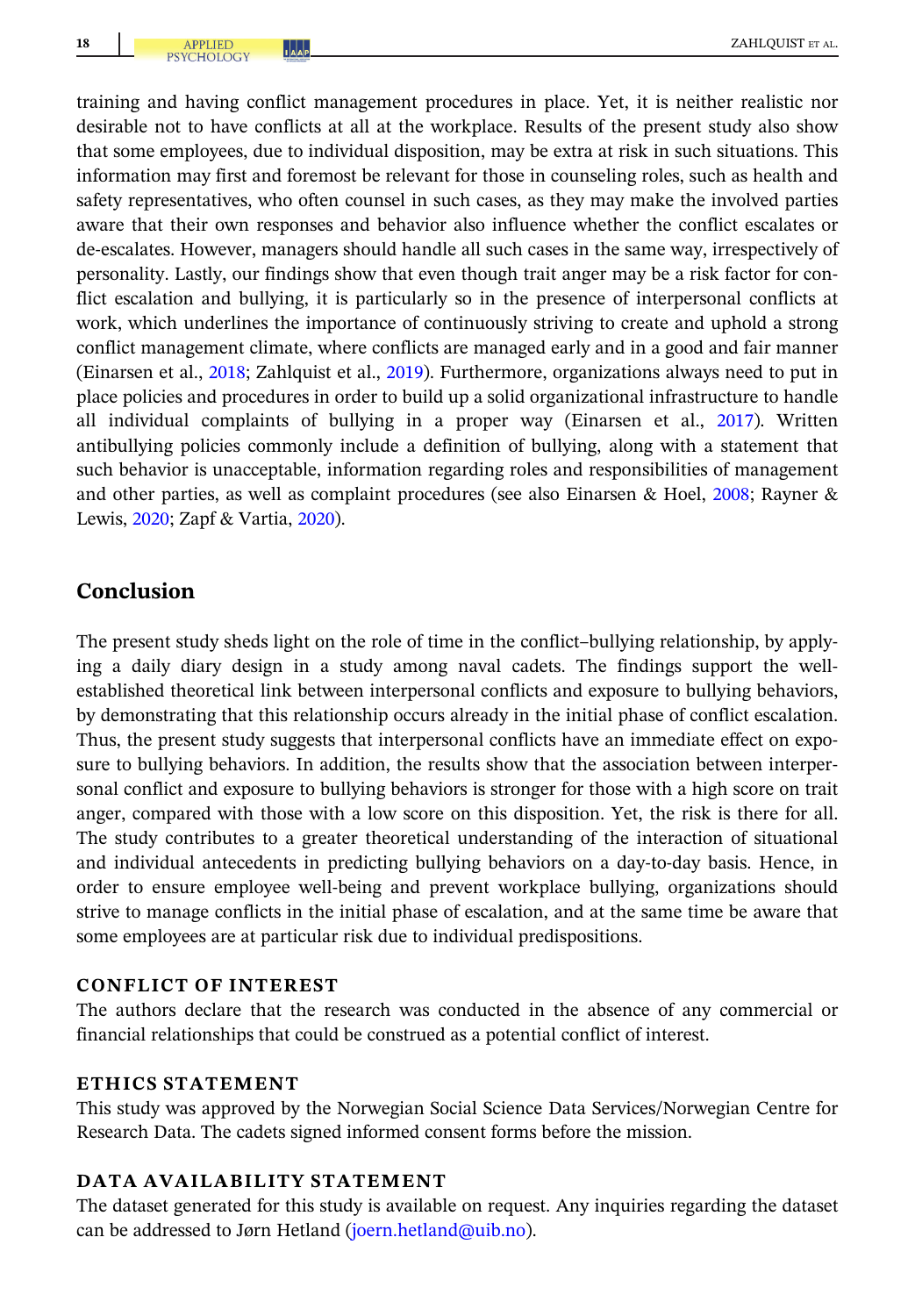#### <span id="page-18-0"></span>REFERENCES

- Ågotnes, K. W., Einarsen, S. V., Hetland, J., & Skogstad, A. (2018). The moderating effect of laissez-faire leadership on the relationship between co-worker conflicts and new cases of workplace bullying: A true prospective design. Human Resource Management Journal, 28, 1–14.
- Ågotnes, K. W., Skogstad, A., Hetland, J., Olsen, O. K., Espevik, R., Bakker, A. B., & Einarsen, S. V. (2021). Daily work pressure and exposure to bullying-related negative acts: The role of daily transformational and laissez‐faire leadership. European Management Journal, 39(4), 423–433. [https://doi.org/10.1016/j.emj.2020.](https://doi.org/10.1016/j.emj.2020.09.011) [09.011](https://doi.org/10.1016/j.emj.2020.09.011)
- Aquino, K., & Lamertz, K. (2004). A relational model of workplace victimization: Social roles and patterns of victimization in dyadic relationships. Journal of Applied Psychology, 89(6), 1023–1034. [https://doi.org/10.1037/](https://doi.org/10.1037/0021-9010.89.6.1023) [0021-9010.89.6.1023](https://doi.org/10.1037/0021-9010.89.6.1023)
- Baillien, E., Camps, J., Van den Broeck, A., Stouten, J., Godderis, L., Sercu, M., & De Witte, H. (2016). An eye for an eye will make the whole world blind: Conflict escalation into workplace bullying and the role of distributive conflict behavior. Journal of Business Ethics, 137(2), 415–429. [https://doi.org/10.1007/s10551-015-](https://doi.org/10.1007/s10551-015-2563-y) [2563-y](https://doi.org/10.1007/s10551-015-2563-y)
- Baillien, E., & De Witte, H. (2009). Why is organizational change related to workplace bullying? Role conflict and job insecurity as mediators. Economic and Industrial Democracy, 30(3), 348–371. [https://doi.org/10.](https://doi.org/10.1177/0143831X09336557) [1177/0143831X09336557](https://doi.org/10.1177/0143831X09336557)
- Baillien, E., Escartín, J., Gross, C., & Zapf, D. (2017). Towards a conceptual and empirical differentiation between workplace bullying and interpersonal conflict. European Journal of Work and Organizational Psychology, 26, 1–12.
- Baillien, E., Neyens, I., De Witte, H., & De Cuyper, N. (2009). A qualitative study on the development of workplace bullying: Towards a three way model. Journal of Community & Applied Social Psychology, 19(1), 1–16. <https://doi.org/10.1002/casp.977>
- Barlow, D. H. (2004). Anxiety and its disorders: The nature and treatment of anxiety and panic. Guilford press.
- Behfar, K. J., Peterson, R. S., Mannix, E. A., & Trochim, W. M. (2008). The critical role of conflict resolution in teams: A close look at the links between conflict type, conflict management strategies, and team outcomes. Journal of Applied Psychology, 93(1), 170–188. <https://doi.org/10.1037/0021-9010.93.1.170>
- Bettencourt, B., Talley, A., Benjamin, A. J., & Valentine, J. (2006). Personality and aggressive behavior under provoking and neutral conditions: A meta‐analytic review. Psychological Bulletin, 132(5), 751–777. [https://doi.](https://doi.org/10.1037/0033-2909.132.5.751) [org/10.1037/0033-2909.132.5.751](https://doi.org/10.1037/0033-2909.132.5.751)
- Bolger, N., Davis, A., & Rafaeli, E. (2003). Diary methods: Capturing life as it is lived. Annual Review of Psychology, 54(1), 579–616. <https://doi.org/10.1146/annurev.psych.54.101601.145030>
- Cole, M. S., Shipp, A. J., & Taylor, S. G. (2016). Viewing the interpersonal mistreatment literature through a temporal lens. Organizational Psychology Review, 6(3), 273–302. <https://doi.org/10.1177/2041386615607095>
- Costa, P. T., & McCrae, R. R. (1980). Influence of extraversion and neuroticism on subjective well‐being: Happy and unhappy people. Journal of Personality and Social Psychology, 38(4), 668–678. [https://doi.org/10.1037/](https://doi.org/10.1037/0022-3514.38.4.668) [0022-3514.38.4.668](https://doi.org/10.1037/0022-3514.38.4.668)
- Coyne, I., Seigne, E., & Randall, P. (2000). Predicting workplace victim status from personality. European Journal of Work and Organizational Psychology, 9(3), 335–349. <https://doi.org/10.1080/135943200417957>
- Doherty, R. W. (1997). The emotional contagion scale: A measure of individual differences. Journal of Nonverbal Behavior, 21(2), 131–154. <https://doi.org/10.1023/A:1024956003661>
- Einarsen, S. (2000). Harassment and bullying at work: A review of the Scandinavian approach. Aggression and Violent Behavior, 5(4), 379–401. [https://doi.org/10.1016/S1359-1789\(98\)00043-3](https://doi.org/10.1016/S1359-1789(98)00043-3)
- Einarsen, S., & Hoel, H. (2008). Bullying and mistreatment at work: How managers may prevent and manage such problems. In A. Kinder, R. Hughes, & C. L. Cooper (Eds.), Employee well-being support: A workplace resource (pp. 161–173). John Wiley & Sons.
- Einarsen, S., Hoel, H., & Notelaers, G. (2009). Measuring exposure to bullying and harassment at work: Validity, factor structure and psychometric properties of the negative acts questionnaire-revised. Work and Stress, 23(1), 24–44. <https://doi.org/10.1080/02678370902815673>
- Einarsen, S. V., Hoel, H., Zapf, D., & Cooper, C. L. (2020). The Concept of Bullying and Harassment at Work: The European Tradition. In S. V. Einarsen, H. Hoel, D. Zapf, & C. L. Cooper (Eds.), Bullying and harassment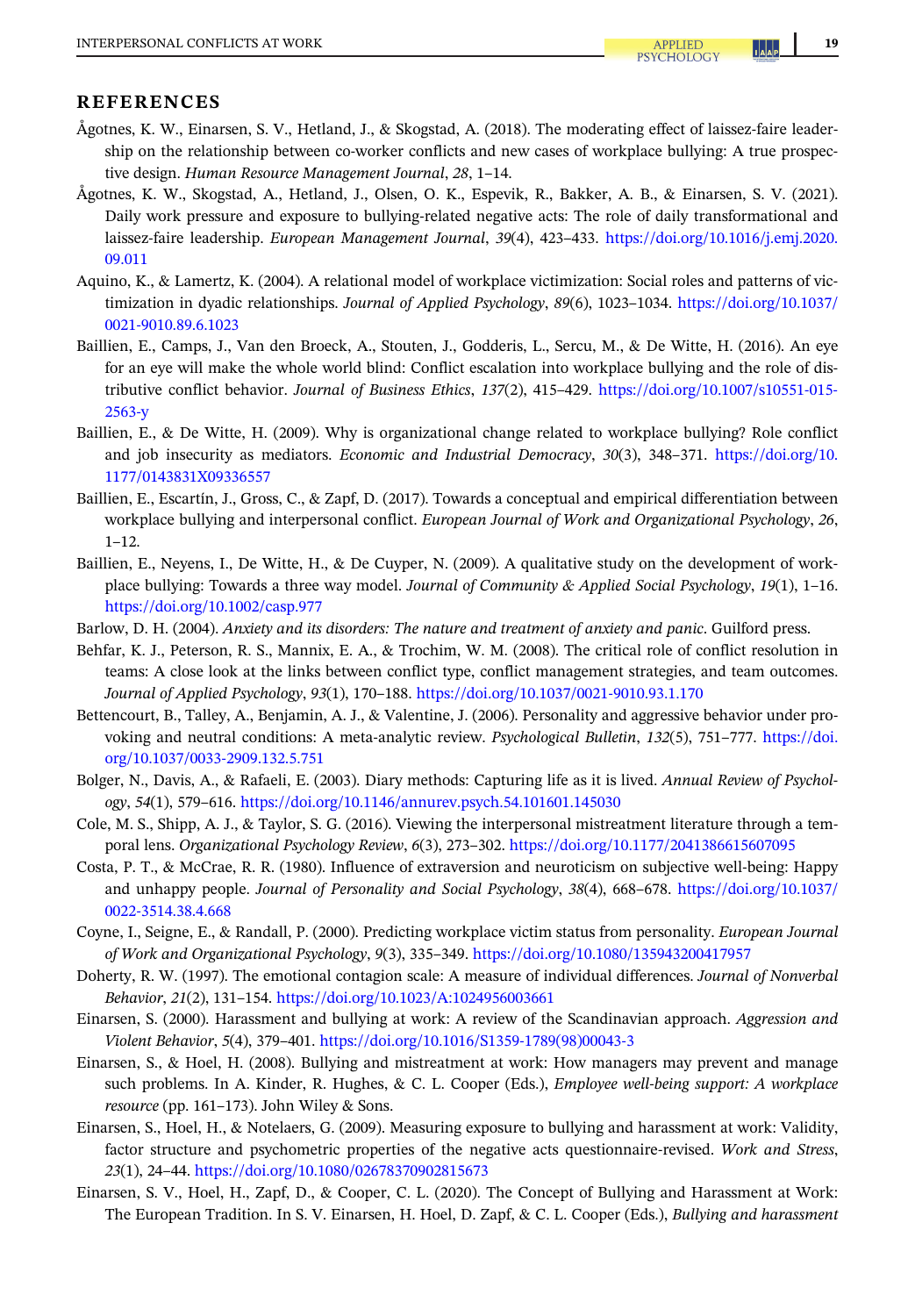<span id="page-19-0"></span>in the workplace: Theory, research and practice (Vol. 3) (pp. 3–53). CRC Press. [https://doi.org/10.1201/](https://doi.org/10.1201/9780429462528-2) [9780429462528-2](https://doi.org/10.1201/9780429462528-2)

- Einarsen, K., Mykletun, R. J., Einarsen, S. V., Skogstad, A., & Salin, D. (2017). Ethical infrastructure and successful handling of workplace bullying. Nordic Journal of Working Life Studies, 7(1), 37. [https://doi.org/10.18291/](https://doi.org/10.18291/njwls.v7i1.81398) [njwls.v7i1.81398](https://doi.org/10.18291/njwls.v7i1.81398)
- Einarsen, S., Raknes, B. I., & Matthiesen, S. B. (1994). Bullying and harassment at work and their relationships to work environment quality: An exploratory study. European Journal of Work and Organizational Psychology, 4(4), 381–401.
- Einarsen, S., Raknes, B. I., Matthiesen, S. B., & Hellesøy, O. (1994). Mobbing og harde personkonflikter. In Helsefarlig samspill på arbeidsplassen [bullying and tough interpersonal conflicts. Health injourious interaction at the work place]. Sigma Forlag.
- Einarsen, S., & Skogstad, A. (2000). Odd H. Hellesøy: Venn og inspirator. In S. Einarsen & A. Skogstad (Eds.), Det gode arbeidsmiljø. Krav og utfordringer (pp. 9–12). Fagbokforlaget.
- Einarsen, S., Skogstad, A., Rørvik, E., Lande, Å. B., & Nielsen, M. B. (2018). Climate for conflict management, exposure to workplace bullying and work engagement: A moderated mediation analysis. The International Journal of Human Resource Management, 29, 1–22.
- Elias, R. (1986). The politics of victimization: Victims, victimology, and human rights. Oxford University Press.
- Fernández-del-Río, E., Ramos-Villagrasa, P. J., & Escartín, J. (2021). The incremental effect of dark personality over the big five in workplace bullying: Evidence from perpetrators and targets. Personality and Individual Differences, 168, 110291. <https://doi.org/10.1016/j.paid.2020.110291>
- Fox, S., Spector, P. E., & Miles, D. (2001). Counterproductive work behavior (CWB) in response to job stressors and organizational justice: Some mediator and moderator tests for autonomy and emotions. Journal of Vocational Behavior, 59(3), 291–309. <https://doi.org/10.1006/jvbe.2001.1803>
- Fung, B. J., Qi, S., Hassabis, D., Daw, N., & Mobbs, D. (2019). Slow escape decisions are swayed by trait anxiety. Nature Human Behaviour, 3(7), 702–708. <https://doi.org/10.1038/s41562-019-0595-5>
- Gallagher, D. J. (1990). Extraversion, neuroticism and appraisal of stressful academic events. Personality and Individual Differences, 11(10), 1053–1057. [https://doi.org/10.1016/0191-8869\(90\)90133-C](https://doi.org/10.1016/0191-8869(90)90133-C)
- Geldhof, G. J., Preacher, K. J., & Zyphur, M. J. (2014). Reliability estimation in a multilevel confirmatory factor analysis framework. Psychological Methods, 19(1), 72–91. <https://doi.org/10.1037/a0032138>
- Glasø, L., Matthiesen, S. B., Nielsen, M. B., & Einarsen, S. (2007). Do targets of workplace bullying portray a general victim personality profile? Scandinavian Journal of Psychology, 48(4), 313–319. [https://doi.org/10.1111/j.](https://doi.org/10.1111/j.1467-9450.2007.00554.x) [1467-9450.2007.00554.x](https://doi.org/10.1111/j.1467-9450.2007.00554.x)
- Hauge, L. J., Skogstad, A., & Einarsen, S. (2007). Relationships between stressful work environments and bullying: Results of a large representative study. Work and Stress, 21(3), 220–242. [https://doi.org/10.1080/](https://doi.org/10.1080/02678370701705810) [02678370701705810](https://doi.org/10.1080/02678370701705810)
- Hoprekstad, Ø. L., Hetland, J., Bakker, A. B., Olsen, O. K., Espevik, R., Wessel, M., & Einarsen, S. V. (2019). How long does it last? Prior victimization from workplace bullying moderates the relationship between daily exposure to negative acts and subsequent depressed mood. European Journal of Work and Organizational Psychology, 28, 164–178. <https://doi.org/10.1080/1359432X.2018.1564279>
- Hu, L. t., & Bentler, P. M. (1999). Cutoff criteria for fit indexes in covariance structure analysis: Conventional criteria versus new alternatives. Structural Equation Modeling: A Multidisciplinary Journal, 6(1), 1–55. <https://doi.org/10.1080/10705519909540118>
- Ilie, A., Penney, L. M., Ispas, D., & Iliescu, D. (2012). The role of trait anger in the relationship between stressors and counterproductive work behaviors: Convergent findings from multiple studies and methodologies. Applied Psychology, 61(3), 415–436. <https://doi.org/10.1111/j.1464-0597.2011.00476.x>
- Ilies, R., Johnson, M. D., Judge, T. A., & Keeney, J. (2011). A within‐individual study of interpersonal conflict as a work stressor: Dispositional and situational moderators. Journal of Organizational Behavior, 32(1), 44–64. <https://doi.org/10.1002/job.677>
- Janssen, O., & Van de Vliert, E. (1996). Concern for the other's goals: Key to (de‐) escalation of conflict. International Journal of Conflict Management, 7(2), 99–120. <https://doi.org/10.1108/eb022777>
- Judge, T. A., & Zapata, C. P. (2015). The person–situation debate revisited: Effect of situation strength and trait activation on the validity of the big five personality traits in predicting job performance. Academy of Management Journal, 58(4), 1149–1179. <https://doi.org/10.5465/amj.2010.0837>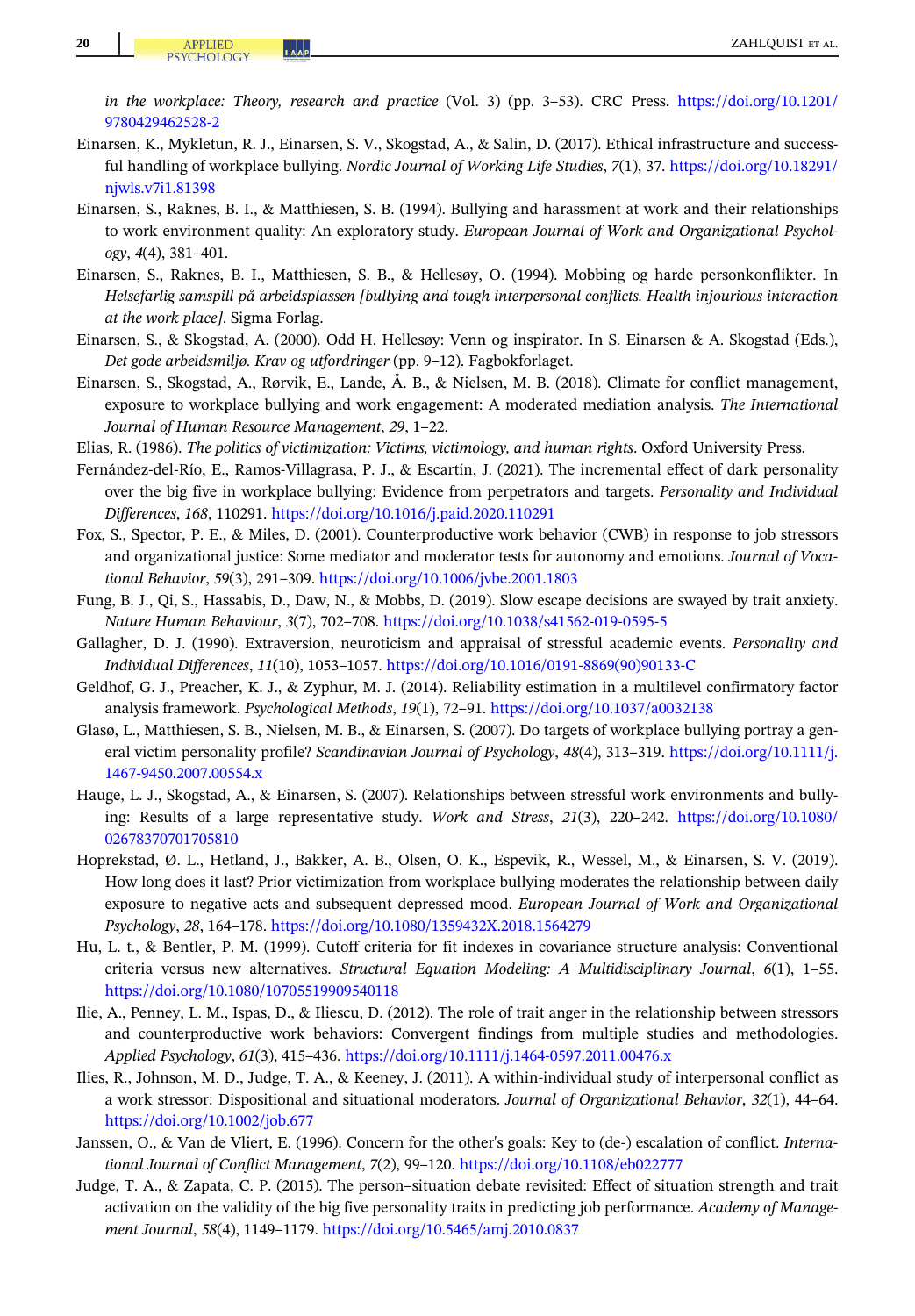- <span id="page-20-0"></span>Kant, L., Skogstad, A., Torsheim, T., & Einarsen, S. (2013). Beware the angry leader: Trait anger and trait anxiety as predictors of petty tyranny. The Leadership Quarterly, 24(1), 106–124. [https://doi.org/10.1016/j.leaqua.](https://doi.org/10.1016/j.leaqua.2012.08.005) [2012.08.005](https://doi.org/10.1016/j.leaqua.2012.08.005)
- Kenrick, D. T., & Funder, D. C. (1988). Profiting from controversy: Lessons from the person‐situation debate. American Psychologist, 43(1), 23–34. <https://doi.org/10.1037/0003-066X.43.1.23>
- Kozlowski, S. W., & Klein, K. J. (2000). A multilevel approach to theory and research in organizations: Contextual, temporal, and emergent processes. In K. J. Klein & S. W. Kozlowski (Eds.), Multilevel theory, research, and methods in organizations: Foundations, extensions, and new directions (pp. 3–90). Jossey‐Bass.
- Leon-Perez, J. M., Medina, F. J., Arenas, A., & Munduate, L. (2015). The relationship between interpersonal conflict and workplace bullying. Journal of Managerial Psychology, 30(3), 250–263. [https://doi.org/10.1108/JMP-](https://doi.org/10.1108/JMP-01-2013-0034)[01-2013-0034](https://doi.org/10.1108/JMP-01-2013-0034)
- Leymann, H. (1990). Mobbing and psychological terror at workplaces. Violence and Victims, 5(2), 119–126. <https://doi.org/10.1891/0886-6708.5.2.119>
- Leymann, H. (1996). The content and development of mobbing at work. European Journal of Work and Organizational Psychology, 5(2), 165–184. <https://doi.org/10.1080/13594329608414853>
- Løvvik, C., Øverland, S., Nielsen, M. B., Jacobsen, H. B., & Reme, S. E. (2021). Associations between workplace bullying and later benefit recipiency among workers with common mental disorders. International Archives of Occupational and Environmental Health, 95, 791–798.
- Neall, A. M., & Tuckey, M. R. (2014). A methodological review of research on the antecedents and consequences of workplace harassment. Journal of Occupational and Organizational Psychology, 87(2), 225–257. [https://](https://doi.org/10.1111/joop.12059) [doi.org/10.1111/joop.12059](https://doi.org/10.1111/joop.12059)
- Nielsen, M. B., & Einarsen, S. (2018). What we know, what we do not know, and what we should and could have known about workplace bullying: An overview of the literature and agenda for future research. Aggression and Violent Behavior, 42, 71–83. <https://doi.org/10.1016/j.avb.2018.06.007>
- Nielsen, M. B., Glasø, L., & Einarsen, S. (2017). Exposure to workplace harassment and the five factor model of personality: A meta‐analysis. Personality and Individual Differences, 104, 195–206. [https://doi.org/10.1016/j.](https://doi.org/10.1016/j.paid.2016.08.015) [paid.2016.08.015](https://doi.org/10.1016/j.paid.2016.08.015)
- Notelaers, G., Van der Heijden, B., Guenter, H., Nielsen, M. B., & Einarsen, S. V. (2018). Do interpersonal conflict, aggression and bullying at the workplace overlap? A latent class modeling approach. Frontiers in Psychology, 9, 1743. <https://doi.org/10.3389/fpsyg.2018.01743>
- Ohly, S., Sonnentag, S., Niessen, C., & Zapf, D. (2010). Diary studies in organizational research. Journal of Personnel Psychology, 9, 79–93. <https://doi.org/10.1027/1866-5888/a000009>
- Olweus, D. (1978). Aggression in the schools: Bullies and whipping boys. Hemisphere.
- Persson, R., Hogh, A., Hansen, Å.‐M., Nordander, C., Ohlsson, K., Balogh, I., Österberg, K., & Ørbæk, P. (2009). Personality trait scores among occupationally active bullied persons and witnesses to bullying. Motivation and Emotion, 33(4), 387–399. <https://doi.org/10.1007/s11031-009-9132-6>
- Pervin, L. A. (1993). Affect and personality. In M. Lewis & J. M. Haviland (Eds.), Handbook of emotions (pp. 301–311). Guilford Press.
- Podsakoff, P. M., MacKenzie, S. B., Lee, J.‐Y., & Podsakoff, N. P. (2003). Common method biases in behavioral research: A critical review of the literature and recommended remedies. Journal of Applied Psychology, 88(5), 879–903. <https://doi.org/10.1037/0021-9010.88.5.879>
- Preacher, K. J., Curran, P. J., & Bauer, D. J. (2006). Computational tools for probing interactions in multiple linear regression, multilevel modeling, and latent curve analysis. Journal of Educational and Behavioral Statistics, 31(4), 437–448. <https://doi.org/10.3102/10769986031004437>
- Rai, A., & Agarwal, U. A. (2018). A review of literature on mediators and moderators of workplace bullying: Agenda for future research. Management Research Review, 41, 822–859. [https://doi.org/10.1108/MRR-05-](https://doi.org/10.1108/MRR-05-2016-0111) [2016-0111](https://doi.org/10.1108/MRR-05-2016-0111)
- Rayner, C., & Lewis, D. (2020). Managing Workplace Bullying. In S. V. Einarsen, H. Hoel, D. Zapf, & C. L. Cooper (Eds.), Bullying and harassment in the workplace: Theory, research and practice (Vol. 3) (pp. 497–519). CRC Press. <https://doi.org/10.1201/9780429462528-19>
- Reknes, I., Einarsen, S. V., Gjerstad, J., & Nielsen, M. B. (2019). Role conflict as an antecedent of exposure to workplace bullying: The moderating role of dispositional affect. Frontiers in Psychology, 10, 44. [https://doi.](https://doi.org/10.3389/fpsyg.2019.00044) [org/10.3389/fpsyg.2019.00044](https://doi.org/10.3389/fpsyg.2019.00044)